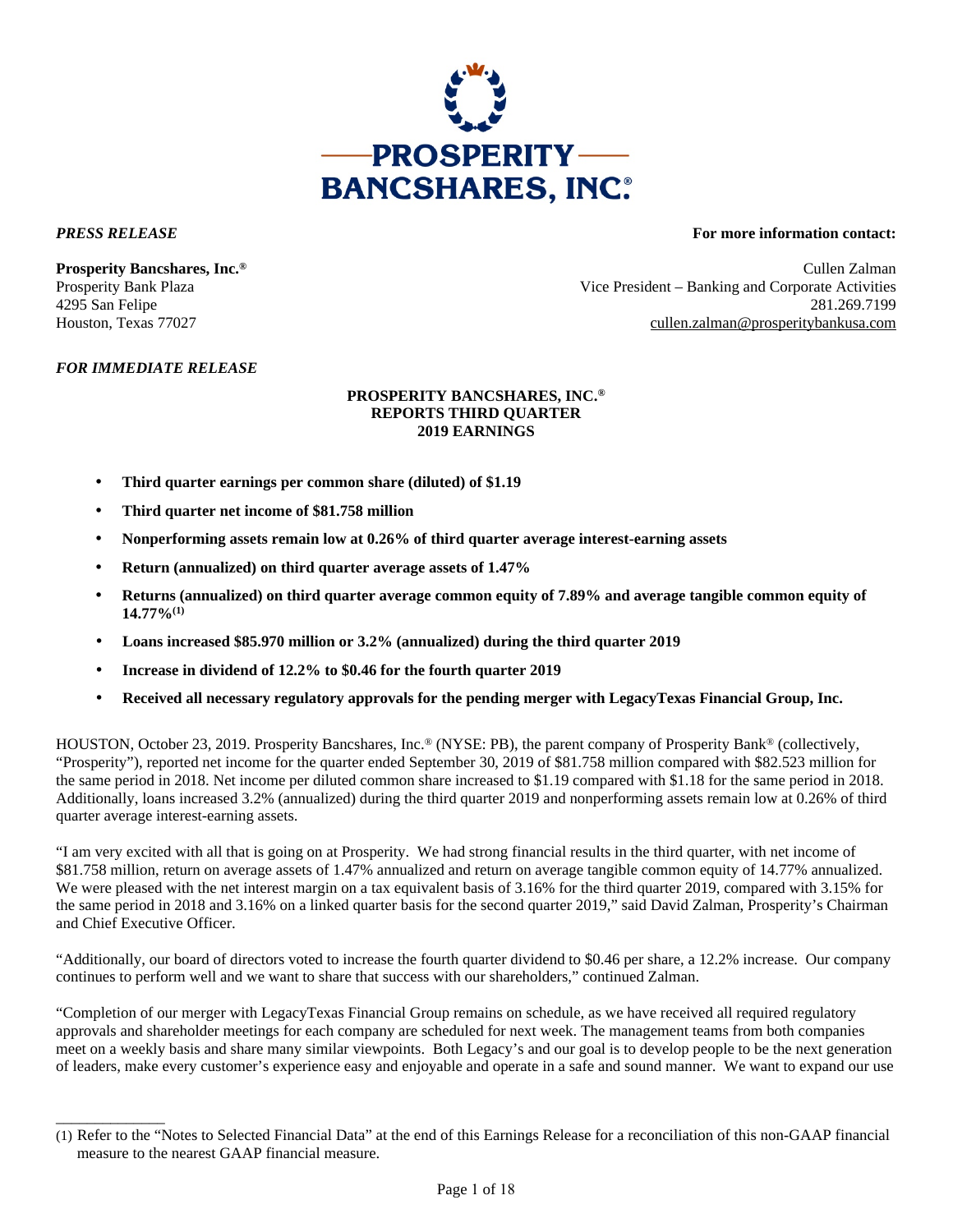of technology and digital products, making it easier for our customers to do business and continue to enhance shareholder value," added Zalman.

"We believe our customers remain positive about the economy. In Texas and Oklahoma, unemployment remains low and demand at businesses is good. In my personal opinion, the economy in our market areas remains sustainable. I want to thank all of our associates, directors, customers and shareholders for helping us to achieve the success we have had over the years," concluded Zalman.

### **Results of Operations for the Three Months Ended September 30, 2019**

Net income was \$81.758 million<sup>(2)</sup> for the three months ended September 30, 2019 compared with \$82.523 million<sup>(3)</sup> for the same period in 2018. Net income per diluted common share was \$1.19 for the three months ended September 30, 2019 compared with \$1.18 for the same period in 2018. Annualized returns on average assets, average common equity and average tangible common equity for the three months ended September 30, 2019 were 1.47%, 7.89% and 14.77%<sup>(1)</sup>, respectively. Prosperity's efficiency ratio (excluding credit loss provisions, net gains on the sale of assets and taxes) was 43.70%(1) for the three months ended September 30, 2019.

Net interest income before provision for credit losses for the three months ended September 30, 2019 was \$153.990 million compared with \$157.319 million for the same period in 2018, a decrease of \$3.329 million or 2.1%. This change was primarily due to higher rates on interest-bearing liabilities and lower investment securities balances, partially offset by an increase in loan balances and loan yield. On a linked quarter basis, net interest income before provision for credit losses was \$153.990 million compared with \$154.838 million for the three months ended June 30, 2019.

The net interest margin on a tax equivalent basis was 3.16% for the three months ended September 30, 2019 compared with 3.15% for the same period in 2018. On a linked quarter basis, the net interest margin remained unchanged at 3.16% compared with the three months ended June 30, 2019.

Noninterest income was \$30.673 million for the three months ended September 30, 2019 compared with \$30.624 million for the same period in 2018. On a linked quarter basis, noninterest income increased \$715 thousand or 2.4% to \$30.673 million compared with \$29.958 million for the three months ended June 30, 2019. This increase was primarily due to an increase in nonsufficient funds fees.

Noninterest expense was \$80.699 million for the three months ended September 30, 2019 compared with \$81.760 million for the same period in 2018, a decrease of \$1.061 million or 1.3%. This change was primarily due to decreases in regulatory assessments and FDIC insurance and other noninterest expense, partially offset by an increase in salaries and benefits. On a linked quarter basis, noninterest expense decreased \$122 thousand or 0.2% to \$80.699 million compared with \$80.821 million for the three months ended June 30, 2019.

### **Results of Operations for the Nine Months Ended September 30, 2019**

\_\_\_\_\_\_\_\_\_\_\_\_\_\_

Net income was \$246.418 million<sup>(4)</sup> for the nine months ended September 30, 2019 compared with \$238.481 million<sup>(5)</sup> for the same period in 2018, an increase of \$7.937 million or 3.3%. Net income per diluted common share was \$3.55 for the nine months ended September 30, 2019 compared with \$3.42 for the same period in 2018, an increase of 3.8%. Annualized returns on average assets, average common equity and average tangible common equity for the nine months ended September 30, 2019 were 1.47%, 7.95% and 14.94%(1), respectively. Prosperity's efficiency ratio (excluding credit loss provisions, net gains and losses on the sale of assets and taxes) was 43.46%(1) for the nine months ended September 30, 2019.

Net interest income before provision for credit losses for the nine months ended September 30, 2019 was \$463.739 million compared with \$472.345 million for the same period in 2018, a decrease of \$8.606 million or 1.8%. This change was primarily due to higher rates on deposits, lower investment securities balances, a decrease in loan discount accretion and the collection of previously identified troubled assets during the second quarter of 2018. This change was partially offset by an increase in loan balances and higher loan yields.

The net interest margin on a tax equivalent basis for the nine months ended September 30, 2019 was 3.17% compared with 3.20% for the same period in 2018. This change was primarily due to a decrease in loan discount accretion of \$6.703 million and the collection of previously identified troubled assets during the second quarter of 2018.

<sup>(2)</sup> Includes purchase accounting adjustments of \$895 thousand, net of tax, primarily comprised of loan discount accretion of \$1.283 million for the three months ended September 30, 2019.

<sup>(3)</sup> Includes purchase accounting adjustments of \$2.514 million, net of tax, primarily comprised of loan discount accretion of \$3.457 million for the three months ended September 30, 2018.

<sup>(4)</sup> Includes purchase accounting adjustments of \$2.909 million, net of tax, primarily comprised of loan discount accretion of \$4.303 million for the nine months ended September 30, 2019.

<sup>(5)</sup> Includes purchase accounting adjustments of \$7.971 million, net of tax, primarily comprised of loan discount accretion of \$11.006 million for the nine months ended September 30, 2018.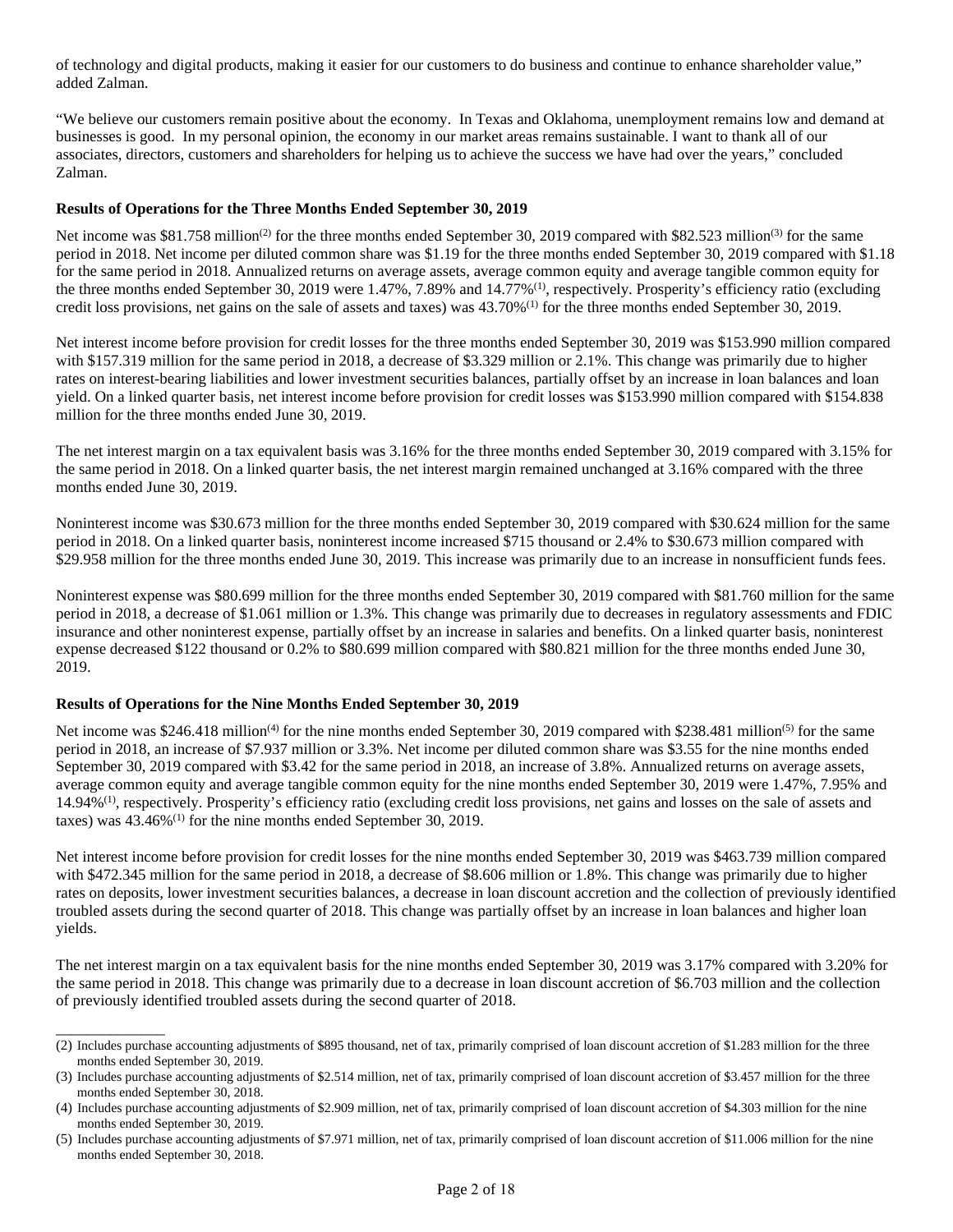Noninterest income was \$88.775 million for the nine months ended September 30, 2019 compared with \$86.933 million for the same period in 2018, an increase of \$1.842 million or 2.1%. This increase was primarily due to an increase in other noninterest income.

Noninterest expense was \$240.091 million for the nine months ended September 30, 2019 compared with \$245.416 million for the same period in 2018, a decrease of \$5.325 million or 2.2%. This change was primarily due to decreases in regulatory assessments and FDIC insurance and other noninterest expense.

### **Balance Sheet Information**

At September 30, 2019, Prosperity had \$22.093 billion in total assets, a decrease of \$519.766 million or 2.3%, compared with \$22.613 billion at September 30, 2018.

Loans at September 30, 2019 were \$10.673 billion, an increase of \$380.499 million or 3.7%, compared with \$10.293 billion at September 30, 2018. Linked quarter loans increased \$85.970 million or 0.8% (3.2% annualized) from \$10.587 billion at June 30, 2019.

Deposits at September 30, 2019 were \$16.930 billion, an increase of \$196.156 million or 1.2%, compared with \$16.734 billion at September 30, 2018. Linked quarter deposits increased \$42.291 million or 0.3% from \$16.888 billion at June 30, 2019.

### **Asset Quality**

Nonperforming assets totaled \$51.157 million or 0.26% of quarterly average interest-earning assets at September 30, 2019, compared with \$16.777 million or 0.08% of quarterly average interest-earning assets at September 30, 2018, and \$41.558 million or 0.21% of quarterly average interest-earning assets at June 30, 2019. The increase during the third quarter 2019 was primarily due to the addition of two commercial real estate loans.

The allowance for credit losses was \$87.061 million or 0.82% of total loans at September 30, 2019, \$85.996 million or 0.84% of total loans at September 30, 2018 and \$87.006 million or 0.82% of total loans at June 30, 2019. Excluding loans acquired that are accounted for under FASB Accounting Standards Codification ("ASC") Topics 310-20 and 310-30, the allowance for credit losses was  $0.85\%$ <sup>(1)</sup> of remaining loans as of September 30, 2019, compared with  $0.88\%$ <sup>(1)</sup> at September 30, 2018 and  $0.86\%$ <sup>(1)</sup> at June 30, 2019.

The provision for credit losses was \$1.100 million for the three months ended September 30, 2019 compared with \$2.350 million for the three months ended September 30, 2018 and \$800 thousand for the three months ended June 30, 2019. The provision for credit losses was \$2.600 million for the nine months ended September 30, 2019 compared with \$15.350 million for the nine months ended September 30, 2018.

Net charge-offs were \$1.046 million for the three months ended September 30, 2019 compared with net charge-offs of \$1.318 million for the three months ended September 30, 2018 and net recoveries of \$115 thousand for the three months ended June 30, 2019. Net charge-offs were \$1.980 million for the nine months ended September 30, 2019 compared with \$13.395 million for the nine months ended September 30, 2018.

### **Dividend**

Prosperity Bancshares declared a fourth quarter cash dividend of \$0.46 per share to be paid on January 2, 2020 to all shareholders of record as of December 16, 2019.

### **Stock Repurchase Program**

On January 19, 2018, Prosperity Bancshares announced a stock repurchase program under which up to 5%, or approximately 3.47 million shares, of its outstanding common stock may be acquired over a two-year period expiring on January 16, 2020, at the discretion of management. Prosperity Bancshares repurchased 654.6 thousand shares of its common stock at an average weighted price of \$63.59 per share during the three months ended September 30, 2019 and 1.473 million shares of its common stock at an average weighted price of \$64.10 per share during the nine months ended September 30, 2019.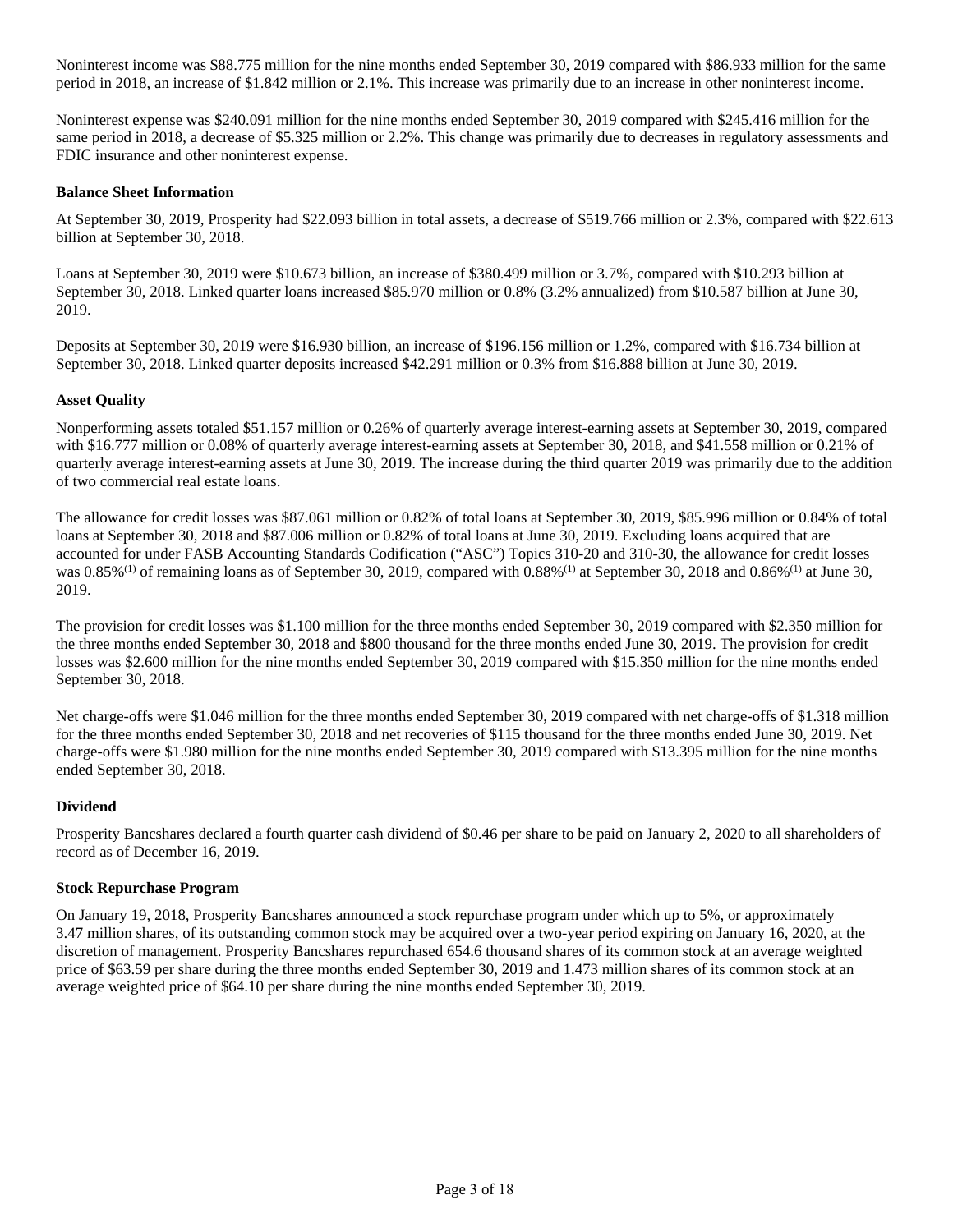## **Pending Merger with LegacyTexas Financial Group, Inc.**

On June 17, 2019 Prosperity Bancshares and LegacyTexas Financial Group, Inc. ("LegacyTexas") jointly announced the signing of a definitive agreement whereby LegacyTexas, the parent company of LegacyTexas Bank will merge into Prosperity. LegacyTexas Bank operates 42 locations in 19 North Texas cities in and around the Dallas-Fort Worth area. As of September 30, 2019, LegacyTexas, on a consolidated basis, reported total assets of \$10.5 billion, total gross loans of \$9.1 billion and total deposits of \$6.5 billion.

Under the terms of the merger agreement, stockholders of LegacyTexas will receive 0.5280 shares of Prosperity common stock and \$6.28 cash for each LegacyTexas share. Consummation of the merger is subject to certain conditions, including the approval by the shareholders of Prosperity Bancshares and LegacyTexas and customary regulatory approvals. Based on Prosperity's closing price of \$67.24 on June 14, 2019, the total consideration was valued at approximately \$2.1 billion, or approximately \$41.78 per share.

## **Conference Call**

Prosperity's management team will host a conference call on Wednesday, October 23, 2019 at 11:30 a.m. Eastern Time (10:30 a.m. Central Time) to discuss Prosperity's third quarter 2019 earnings. Individuals and investment professionals may participate in the call by dialing 877-883-0383 for domestic participants, or 412-902-6506 for international participants. The elite entry number is 6181935.

Alternatively, individuals may listen to the live webcast of the presentation by visiting Prosperity's website at www.prosperitybankusa.com. The webcast may be accessed from Prosperity's home page by selecting "Presentations & Calls" from the drop-down menu on the Investor Relations tab and following the instructions.

### **Non-GAAP Financial Measures**

Prosperity's management uses certain non-GAAP financial measures to evaluate its performance. Specifically, Prosperity reviews tangible book value per share, return on average tangible common equity, tangible equity to tangible assets ratio and the efficiency ratio, excluding net gains and losses on the sale of assets and securities. Further, as a result of acquisitions and the related purchase accounting adjustments, Prosperity uses certain non-GAAP financial measures and ratios that exclude the impact of these items to evaluate its allowance for credit losses to total loans (excluding acquired loans accounted for under ASC Topics 310-20, "*Receivables-Nonrefundable Fees and Other Costs*" and 310-30, "*Receivables-Loans and Debt Securities Acquired with Deteriorated Credit Quality*"). Prosperity believes these non-GAAP financial measures provide information useful to investors in understanding Prosperity's financial results and that their presentation, together with the accompanying reconciliations, provides a more complete understanding of factors and trends affecting Prosperity's business and allows investors to view performance in a manner similar to management, the entire financial services sector, bank stock analysts and bank regulators. Further, Prosperity believes that these non-GAAP financial measures provide useful information by excluding certain items that may not be indicative of its core operating earnings and business outlook. These non-GAAP financial measures should not be considered a substitute for, nor of greater importance than, GAAP basis financial measures and results; Prosperity strongly encourages investors to review its consolidated financial statements in their entirety and not to rely on any single financial measure. Because non-GAAP financial measures are not standardized, it may not be possible to compare these financial measures with other companies' non-GAAP financial measures having the same or similar names. Please refer to the "Notes to Selected Financial Data" at the end of this Earnings Release for a reconciliation of these non-GAAP financial measures to the nearest respective GAAP financial measures.

### **Prosperity Bancshares, Inc. ®**

As of September 30, 2019, Prosperity Bancshares, Inc. ® is a \$22.093 billion Houston, Texas based regional financial holding company, formed in 1983. Operating under a community banking philosophy and seeking to develop broad customer relationships based on service and convenience, Prosperity offers a variety of traditional loan and deposit products to its customers, which consist primarily of small and medium sized businesses and consumers. In addition to established banking products, Prosperity offers a complete line of financial services including: Internet Banking services at www.prosperitybankusa.com, Retail Brokerage Services, Credit Cards, Debit Cards, 24 hour voice response banking, Trust and Wealth Management, Mortgage Services, Cash Management and Mobile Banking.

As of September 30, 2019, Prosperity operated 243 full-service banking locations: 65 in the Houston area, including The Woodlands; 30 in the South Texas area including Corpus Christi and Victoria; 33 in the Dallas/Fort Worth area; 22 in the East Texas area; 29 in the Central Texas area including Austin and San Antonio; 34 in the West Texas area including Lubbock, Midland-Odessa and Abilene; 16 in the Bryan/College Station area; 6 in the Central Oklahoma area; and 8 in the Tulsa, Oklahoma area.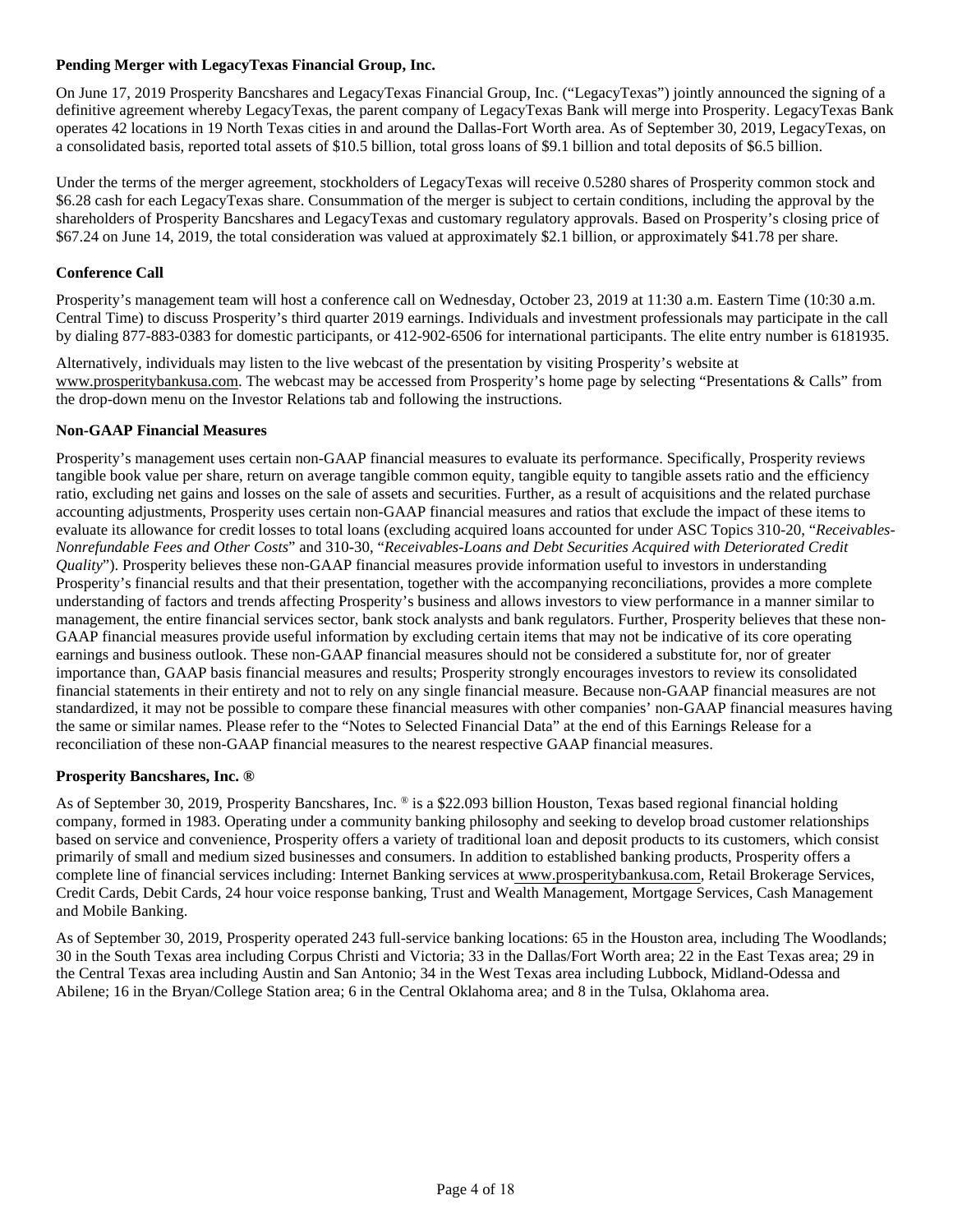### **Cautionary Notes on Forward-Looking Statements**

This communication contains, and the remarks by Prosperity's management on the conference call may contain, statements which, to the extent they are not statements of historical fact, constitute "forward-looking statements" within the meaning of the federal securities laws, including Section 27A of the Securities Act of 1933, as amended, and Section 21E of the Securities Exchange Act of 1934, as amended. From time to time, oral or written forward-looking statements may also be included in other information released to the public. Such statements are typically, but not exclusively, identified by the use in the statements of words or phrases such as "aim," "anticipate," "estimate," "expect," "goal," "guidance," "intend," "is anticipated," "is expected," "is intended," "objective," "plan," "projected," "projection," "will affect," "will be," "will continue," "will decrease," "will grow," "will impact," "will increase," "will incur," "will reduce," "will remain," "will result," "would be," variations of such words or phrases (including where the word "could," "may," or "would" is used rather than the word "will" in a phrase) and similar words and phrases indicating that the statement addresses some future result, occurrence, plan or objective. These forward-looking statements may include information about Prosperity's and LegacyTexas's possible or assumed future economic performance or future results of operations, including future revenues, income, expenses, provision for loan losses, provision for taxes, effective tax rate, earnings per share and cash flows and Prosperity's or LegacyTexas's future capital expenditures and dividends, future financial condition and changes therein, including changes in Prosperity's and LegacyTexas's loan portfolio and allowance for loan losses, future capital structure or changes therein, as well as the plans and objectives of management for Prosperity's or LegacyTexas's future operations, future or proposed acquisitions, the future or expected effect of acquisitions on Prosperity's or LegacyTexas's operations, results of operations, financial condition, and future economic performance, statements about the anticipated benefits of the proposed transaction, and statements about the assumptions underlying any such statement. The forward-looking statements are based on expectations and assumptions Prosperity and LegacyTexas currently believe to be valid. Because forward-looking statements relate to future results and occurrences, they are subject to inherent uncertainties, risks and changes in circumstances that are difficult to predict. Many possible events or factors could adversely affect the future financial results and performance of Prosperity, LegacyTexas or the combined company and could cause those results or performance to differ materially from those expressed in the forward-looking statements. Such risks and uncertainties include, among others: the occurrence of any event, change or other circumstance that could give rise to the right of one or both of the parties to terminate the merger agreement, the outcome of any legal proceedings that may be instituted against Prosperity or LegacyTexas, delays in completing the transaction, the failure to obtain necessary regulatory approvals (and the risk that such approvals may result in the imposition of conditions that could adversely affect the combined company or the expected benefits of the transaction) or shareholder approvals or to satisfy any of the other conditions to the transaction on a timely basis or at all, the possibility that the anticipated benefits of the transaction are not realized when expected or at all, including as a result of the impact of, or problems arising from, the integration of the two companies or as a result of the strength of the economy and competitive factors generally, or specifically in the Dallas/Fort Worth area where LegacyTexas does a majority of its business and Prosperity has a significant presence, the possibility that the transaction may be more expensive to complete than anticipated, including as a result of unexpected factors or events, diversion of management's attention from ongoing business operations and opportunities, potential adverse reactions or changes to business or employee relationships, including those resulting from the announcement or completion of the transaction, Prosperity's ability to complete the acquisition and integration of LegacyTexas successfully, and the dilution caused by Prosperity's issuance of additional shares of its common stock in connection with the transaction. Each of Prosperity and LegacyTexas disclaims any obligation to update such factors or to publicly announce the results of any revisions to any of the forward-looking statements included herein to reflect future events or developments. Further information on Prosperity, LegacyTexas and factors which could affect the forward-looking statements contained herein can be found in Prosperity's Annual Report on Form 10-K for the fiscal year ended December 31, 2018, its Quarterly Report on Form 10-Q for the three- and six-month periods ended June 30, 2019 and its other filings with the Securities and Exchange Commission ("SEC"), and in LegacyTexas's Annual Report on Form 10-K for the fiscal year ended December 31, 2018, its Quarterly Report on Form 10-Q for the three- and six-month periods ended June 30, 2019 and its other filings with the SEC.

### **Additional Information about the Merger and Where to Find It**

In connection with the proposed merger of LegacyTexas into Prosperity, Prosperity has filed with the SEC a registration statement on Form S-4 to register the shares of Prosperity common stock to be issued to the stockholders of LegacyTexas. The registration statement includes a joint proxy statement/prospectus which has been sent to the stockholders of LegacyTexas and the shareholders of Prosperity seeking their approval of the proposed transaction.

WE URGE INVESTORS AND SECURITY HOLDERS TO READ THE REGISTRATION STATEMENT ON FORM S-4, THE JOINT PROXY STATEMENT/PROSPECTUS INCLUDED WITHIN THE REGISTRATION STATEMENT ON FORM S-4 AND ANY OTHER RELEVANT DOCUMENTS TO BE FILED WITH THE SECURITIES AND EXCHANGE COMMISSION IN CONNECTION WITH THE PROPOSED TRANSACTION BECAUSE THEY CONTAIN IMPORTANT INFORMATION ABOUT PROSPERITY, LEGACYTEXAS AND THE PROPOSED TRANSACTION.

Investors and security holders may obtain free copies of these documents through the website maintained by the SEC at http://www.sec.gov. Documents filed with the SEC by Prosperity will be available free of charge by directing a request by telephone or mail to Prosperity Bancshares, Inc., Prosperity Bank Plaza, 4295 San Felipe, Houston, Texas 77027 Attn: Investor Relations, (281) 269-7199 and documents filed with the SEC by LegacyTexas will be available free of charge by directing a request by telephone or mail to LegacyTexas Financial Group, Inc., 5851 Legacy Circle, Suite 1200, Plano, Texas 75024, (972) 578-5000.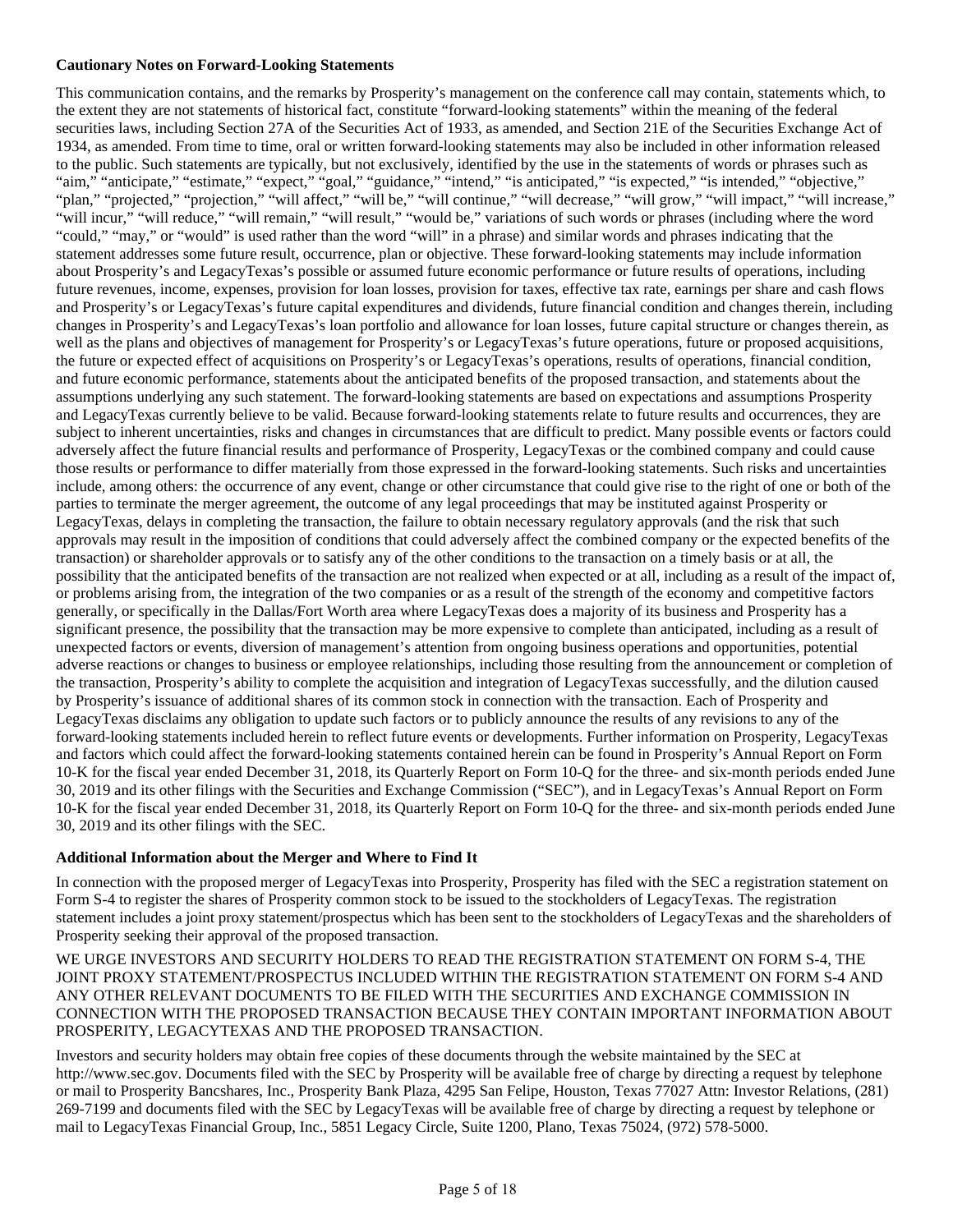### **Participants in the Solicitation**

Prosperity, LegacyTexas and their respective directors and executive officers may be deemed to be participants in the solicitation of proxies from the shareholders of Prosperity and the stockholders of LegacyTexas in connection with the proposed transaction. Certain information regarding the interests of these participants and a description of their direct and indirect interests, by security holdings or otherwise, is included in the joint proxy statement/prospectus regarding the proposed transaction filed with the SEC by Prosperity and LegacyTexas. Additional information about Prosperity and its directors and executive officers may be found in the definitive proxy statement of Prosperity relating to its 2019 Annual Meeting of Shareholders filed with the SEC on March 14, 2019, and other documents filed by Prosperity with the SEC. Additional information about LegacyTexas and its directors and executive officers may be found in the definitive proxy statement of LegacyTexas relating to its 2019 Annual Meeting of Stockholders filed with the SEC on April 12, 2019, and other documents filed by LegacyTexas with the SEC. These documents can be obtained free of charge from the sources described above.

### **No Offer or Solicitation**

This communication is for informational purposes only and is not intended to and does not constitute an offer to subscribe for, buy or sell, or the solicitation of an offer to subscribe for, buy or sell, or an invitation to subscribe for, buy or sell any securities or a solicitation of any vote or approval in any jurisdiction, nor shall there be any sale, issuance or transfer of securities in any jurisdiction in which such offer, invitation, sale or solicitation would be unlawful prior to registration or qualification under the securities laws of any such jurisdiction. No offer of securities shall be made except by means of a prospectus meeting the requirements of Section 10 of the Securities Act of 1933, as amended, and otherwise in accordance with applicable law.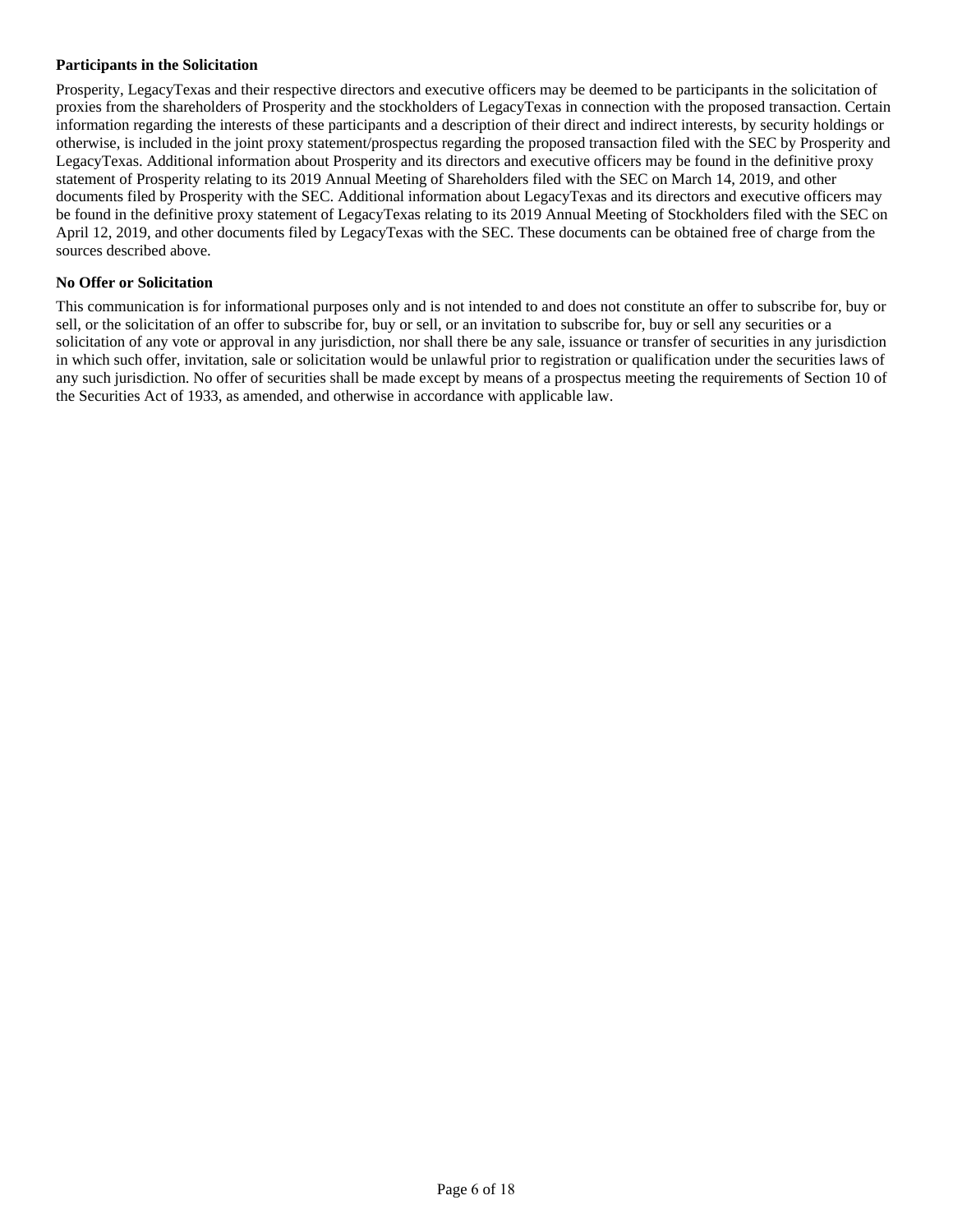Bryan Roanoke Roanoke Woodcreek Woodcreek Woodcreek Woodcreek Notes and the Monder of the Monder Monder of the Monder of the Monder of the Monder of the Monder of the Monder of the Monder of the Monder of the Monder of the Bryan-29th Street Stockyards Stockyards Stockyards Stockyards Stockyards Stockyards Stockyards Stockyards Stockyards Stockyards Stockyards Stockyards Stockyards Stockyards Stockyards Stockyards Stockyards Stockyards Stocky Bryan-East **Katy -** Navasota Granbury Rock Prairie Muenster **Locations -** 4 Southwest Parkway 66<sup>th</sup> Street Sanger Sanger Angleton Angleton 66<sup>th</sup> Street Tower Point 82<sup>nd</sup> Street Bay City 82<sup>nd</sup> Street Wellborn Road and So<sup>th</sup> Street Weatherford and Beaumont Beaumont 86<sup>th</sup> Street

# **Central Texas Area - East Texas Area -** East Bernard Avenue Q

### **Other Central Texas Area**

Gruene **Tyler-University** Wirt Wirt Early Early Kingsland Winnsboro Floydada Smithville Copperfield

**Dallas -** First Colony Prince of Prince of Prince of Prince of Prince of Prince of Prince of Prince of Prince of Prince of Prince of Prince of Prince of Prince of Prince of Prince of Prince of Prince of Prince of Prince o Abrams Centre **Fry Road** I-240 Camp Wisdom Gladebrook **Locations -** Frisco Heights Aransas Pass **Locations -** Frisco-West Edmond<br>
Edmond Highway 6 West Beeville Beeville Edmond<br>
Edmond Little York Colony Creek Norman Kiest Colony Creek Norman Colony Creek Norman Colony Creek Norman Colony Creek Norman Colony Creek Norman Colony Creek Norman Colony Creek Norman Colony Creek Norman Colony Creek Norman Colony Creek Norman Colony Creek Nor McKinney Medical Center Cuero McKinney-Stonebridge **Memorial Drive Edna Edna Tulsa Area-**Midway **Northside Collad** Goliad **Tulsa -** Northside Goliad Collad **Tulsa -** Collad Plano **Pasadena** Pasadena Garnett Garnett Garnett Garnett Garnett Garnett Garnett Garnett Garnett Garnett Garnett Garnett Garnett Garnett Garnett Garnett Garnett Garnett Garnett Garnett Garnett Garnett Garnett Garnett Garn Preston Forest Pecan Grove Hallettsville Harvard Preston Road Nemorial Pin Oak Pin Oak Nemorial Memorial Memorial Memorial Memorial Memorial Red Oak **River Oaks** River Oaks **River Sheridan** Mathis Sheridan Sheridan Sheridan Sheridan Sheridan Sheridan Sheridan Sheridan Sheridan Sheridan Sheridan Sheridan Sheridan Sheridan Sheridan Sheridan Sheridan Sheridan Sher Sachse Sugar Land Sugar Land Padre Island S. Harvard The Colony SW Medical Center Palacios Utica Tower Turtle Creek Tanglewood Port Lavaca Port Lavaca Port Sales Port Navaca Port Lavaca Port Lavaca Port Lavaca Port Lavaca Port Lavaca Port Lavaca Port Lavaca Port Lavaca Port Lavaca Port Lavaca Port Lavaca Port Lavaca Port La Westmoreland **The Plaza Portland** Portland **Properties** 

Haltom City Westheimer

## Bryan-North **Other Dallas/Fort Worth Area** Cinco Ranch **West Texas Area -** Caldwell **Locations -** College Station **Abilene -** College Station **Abilene** - College Station **Appleme** - Arrington College Station Arlington Antilley Road New Waverly **Channel Controllering Mesquite Channel Controllering Controllering Channel Controllering Channel Controllering Channel Area <b>Lubbock -**<br> **Continue Area** *Area Area Area Area Area Area Area Area*

Austin - **Athens** Athens **Austin - Athens Athens** El Campo **North University** Cedar Park Canton Galveston Congress Carthage Groves **Midland -** Lakeway Corsicana Hempstead Wadley Liberty Hill **Example 2018** Crockett **Hitchcock** Hitchcock **Wall Street** Northland Eustace Liberty Oak Hill **Odessa -** Gilmer Gilmer **Contained According Contained According Contained According Odessa -** Contained According Odessa -Research Blvd Grapeland Grapeland Grapeland Magnolia Parkway Grandview Grandview Westlake Gun Barrel City Mont Belvieu Grant Jacksonville Nederland Kermit Highway **Locations -** Longview **Rosenberg** Rosenberg Bastrop **Other West Texas Area** Mount Vernon **Mount Vernon** Shadow Creek **Other West Texas Area** Canyon Lake **Locations -** Palestine **Palestine** Spring Spring **Locations - Locations** - **Locations** - **Constant** Dime Box Big Spring Nusk Rusk Rusk Rusk Tomball Big Spring Box Big Spring Dripping Springs Seven Points Waller Brownfield Elgin Teague West Columbia Brownwood Flatonia Tyler-Beckham Wharton Cisco Georgetown Tyler-South Broadway Winnie Comanche

# Seguin Clear Lake Water Street Snyder Thorndale Cypress **Victoria - Oklahoma** Eastex Victoria-Navarro **Oklahoma City - Dallas/Fort Worth Area -** Fairfield First Colony **Contains a Container Contains 23<sup>rd</sup>** Street **Dallas - 23<sup>rd</sup>** Street **Dallas - 23<sup>rd</sup>** Street **Pallas - 23<sup>rd</sup>** Street **23rd** Street **23rd** Street **23rd** Street **23rd** St

**Bryan/College Station Area -** Keller Keller West University Taft Taft

Crescent Point **Azle** Azle **Azle The Woodlands - Barrow Street** Barrow Street Hearne Ennis The Woodlands-College Park Cypress Street Huntsville Gainesville The Woodlands-I-45 Judge Ely The Woodlands-Research Forest

Cleveland 98th Street

La Grange **South Texas Area -** Gorman Lexington **Houston Area - Corpus Christi -** Levelland New Braunfels **Houston - Houston - Calallen** Calallen **Calallen Calallen Littlefield** Pleasanton Aldine Carmel Merkel Round Rock **Alief** Alief **Round Rock Plainview Alief Northwest Plainview Plainview** San Antonio Bellaire Saratoga San Angelo Schulenburg Slaton Beltway Beltway Timbergate Slaton Slaton Slaton

### Balch Springs Gessner **Other South Texas Area** Memorial

**Fort Worth -** Construction of Construction Construction of Construction of Construction Owasso

<sup>4th</sup> Street<br>66<sup>th</sup> Street Allandale **Blooming Grove** Blooming Grove Dayton Dayton Texas Tech Student Union

Weimar Downtown Victoria Main **Central Oklahoma Area-**Cedar Hill Grand Parkway Alice **Other Central Oklahoma Area**

Uptown Rockport **Other Tulsa Area Locations -**

- - -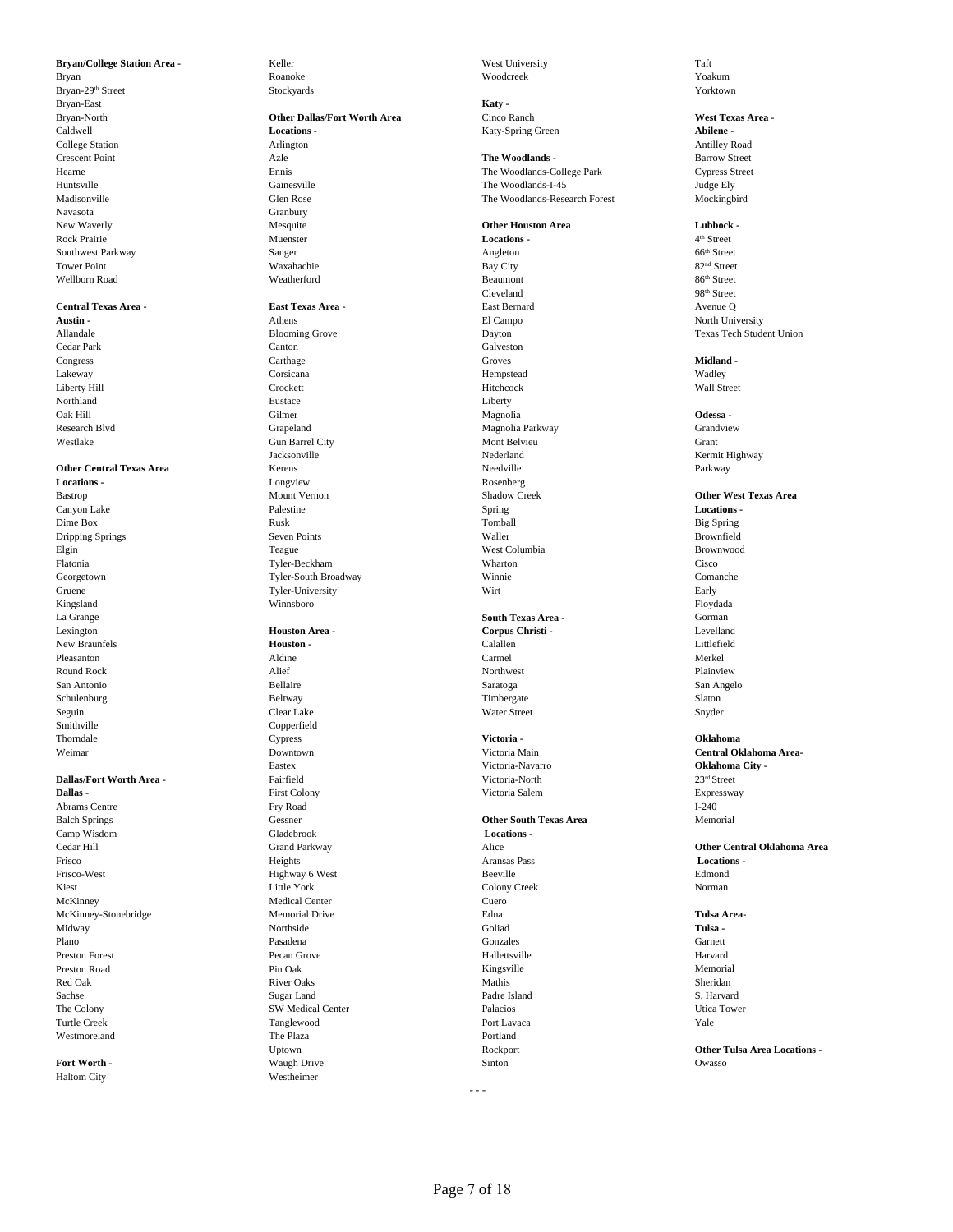|                                             | Sep 30, 2019 | Jun 30, 2019 | Mar 31, 2019 | Dec 31, 2018 | Sep 30, 2018 |
|---------------------------------------------|--------------|--------------|--------------|--------------|--------------|
| <b>Balance Sheet Data (at period end)</b>   |              |              |              |              |              |
| Loans                                       | \$10,673,345 | \$10,587,375 | \$10,414,022 | \$10,370,313 | \$10,292,846 |
| Investment securities <sup>(A)</sup>        | 8,495,206    | 8,951,940    | 9,137,645    | 9,408,966    | 9,504,733    |
| Federal funds sold                          | 521          | 555          | 566          | 552          | 639          |
| Allowance for credit losses                 | (87,061)     | (87,006)     | (86,091)     | (86, 440)    | (85,996)     |
| Cash and due from banks                     | 420,359      | 302,069      | 291,498      | 410,575      | 293,831      |
| Goodwill                                    | 1,900,845    | 1,900,845    | 1,900,845    | 1,900,845    | 1,900,845    |
| Core deposit intangibles, net               | 29,051       | 30,299       | 31,564       | 32,883       | 34,295       |
| Other real estate owned                     | 815          | 2,005        | 2,096        | 1,805        | 889          |
| Fixed assets, net                           | 263,703      | 262,479      | 257,595      | 257,046      | 256,426      |
| Other assets                                | 396,033      | 424,660      | 404,501      | 396,857      | 414,075      |
| Total assets                                | \$22,092,817 | \$22,375,221 | \$22,354,241 | \$22,693,402 | \$22,612,583 |
|                                             |              |              |              |              |              |
| Noninterest-bearing deposits                | \$5,784,002  | \$5,691,236  | \$5,673,707  | \$5,666,115  | \$5,700,242  |
| Interest-bearing deposits                   | 11,145,918   | 11,196,393   | 11,524,063   | 11,590,443   | 11,033,522   |
| Total deposits                              | 16,929,920   | 16,887,629   | 17, 197, 770 | 17,256,558   | 16,733,764   |
| Other borrowings                            | 600,795      | 940,874      | 680,952      | 1,031,126    | 1,501,207    |
| Securities sold under repurchase agreements | 311,404      | 313,825      | 254,573      | 284,720      | 297,126      |
| Other liabilities                           | 123,892      | 104,998      | 111,156      | 68,174       | 84,789       |
| <b>Total liabilities</b>                    | 17,966,011   | 18,247,326   | 18,244,451   | 18,640,578   | 18,616,886   |
| Shareholders' equity <sup>(B)</sup>         | 4,126,806    | 4,127,895    | 4,109,790    | 4,052,824    | 3,995,697    |
| Total liabilities and equity                | \$22,092,817 | \$22,375,221 | \$22,354,241 | \$22,693,402 | \$22,612,583 |

**(A) Includes \$49, \$1,611, \$895, \$392 and \$586 in unrealized gains on available for sale securities for the quarterly periods ended September 30, 2019, June 30, 2019, March 31, 2019, December 31, 2018 and September 30, 2018, respectively.**

**(B) Includes \$38, \$1,273, \$706, \$310, and \$463 in after-tax unrealized gains on available for sale securities for the quarterly periods ended September 30, 2019, June 30, 2019, March 31, 2019, December 31, 2018 and September 30, 2018, respectively.**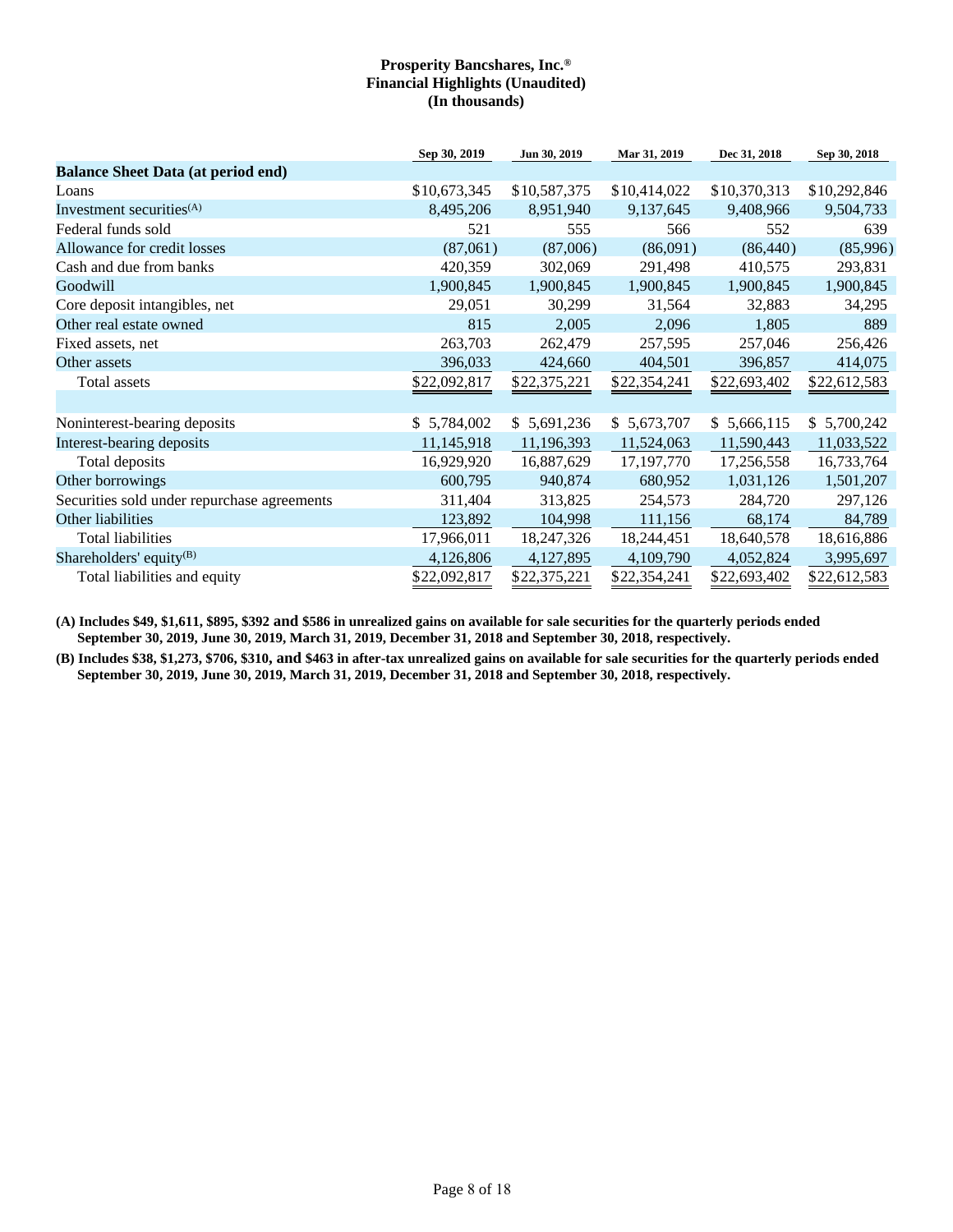|                                                       |                 | <b>Three Months Ended</b> |                 |    |                 |    |                 | <b>Year-to-Date</b> |                 |                 |    |                 |
|-------------------------------------------------------|-----------------|---------------------------|-----------------|----|-----------------|----|-----------------|---------------------|-----------------|-----------------|----|-----------------|
|                                                       | Sep 30,<br>2019 |                           | Jun 30,<br>2019 |    | Mar 31,<br>2019 |    | Dec 31,<br>2018 |                     | Sep 30,<br>2018 | Sep 30,<br>2019 |    | Sep 30,<br>2018 |
| <b>Income Statement Data</b>                          |                 |                           |                 |    |                 |    |                 |                     |                 |                 |    |                 |
| Interest income:                                      |                 |                           |                 |    |                 |    |                 |                     |                 |                 |    |                 |
| Loans                                                 | \$134,943       |                           | \$133,525       |    | \$130,065       |    | \$130,627       |                     | \$128,645       | \$<br>398,533   |    | \$ 373,336      |
| Securities <sup>(C)</sup>                             | 50,872          |                           | 53,944          |    | 55,648          |    | 56,170          |                     | 55,705          | 160,464         |    | 165,739         |
| Federal funds sold and other earning assets           | 363             |                           | 318             |    | 402             |    | 397             |                     | 326             | 1,083           |    | 940             |
| Total interest income                                 | 186,178         |                           | 187,787         |    | 186,115         |    | 187,194         |                     | 184,676         | 560,080         |    | 540,015         |
| Interest expense:                                     |                 |                           |                 |    |                 |    |                 |                     |                 |                 |    |                 |
| Deposits                                              | 26.939          |                           | 26,562          |    | 25.128          |    | 21.643          |                     | 19,208          | 78.629          |    | 49.741          |
| Other borrowings                                      | 4,335           |                           | 5,556           |    | 5,317           |    | 7,639           |                     | 7,583           | 15,208          |    | 16,602          |
| Securities sold under repurchase agreements           | 914             |                           | 831             |    | 759             |    | 664             |                     | 566             | 2,504           |    | 1,327           |
| Total interest expense                                | 32,188          |                           | 32,949          |    | 31,204          |    | 29,946          |                     | 27,357          | 96,341          |    | 67,670          |
| Net interest income                                   | 153,990         |                           | 154,838         |    | 154,911         |    | 157,248         |                     | 157,319         | 463,739         |    | 472,345         |
| Provision for credit losses                           | 1,100           |                           | 800             |    | 700             |    | 1,000           |                     | 2,350           | 2,600           |    | 15,350          |
| Net interest income after provision for credit losses | 152,890         |                           | 154,038         |    | 154,211         |    | 156,248         |                     | 154,969         | 461,139         |    | 456,995         |
| Noninterest income:                                   |                 |                           |                 |    |                 |    |                 |                     |                 |                 |    |                 |
| Nonsufficient funds (NSF) fees                        | 8,835           |                           | 7,973           |    | 7,816           |    | 8,902           |                     | 8,606           | 24,624          |    | 24,261          |
| Credit card, debit card and ATM card income           | 6,688           |                           | 6,480           |    | 5,971           |    | 6,508           |                     | 6,242           | 19,139          |    | 18,538          |
| Service charges on deposit accounts                   | 5,020           |                           | 4,989           |    | 4,998           |    | 5,090           |                     | 5,137           | 15,007          |    | 15,562          |
| Trust income                                          | 2,492           |                           | 2,558           |    | 2,595           |    | 2,507           |                     | 2,692           | 7,645           |    | 7,671           |
| Mortgage income                                       | 839             |                           | 990             |    | 722             |    | 627             |                     | 856             | 2,551           |    | 2,728           |
| Brokerage income                                      | 522             |                           | 541             |    | 673             |    | 521             |                     | 784             | 1,736           |    | 2,096           |
| Bank owned life insurance income                      | 1,314           |                           | 1,321           |    | 1,289           |    | 1,330           |                     | 1,326           | 3,924           |    | 3,954           |
| Net (loss) gain on sale of assets                     | (3)             |                           | $\overline{2}$  |    | 58              |    | (715)           |                     | $\overline{4}$  | 57              |    | (40)            |
| Net loss on sale of securities                        |                 |                           |                 |    |                 |    |                 |                     |                 |                 |    | (13)            |
| Other noninterest income                              | 4,966           |                           | 5,104           |    | 4,022           |    | 4,309           |                     | 4,977           | 14,092          |    | 12,176          |
| Total noninterest income                              | 30,673          |                           | 29,958          |    | 28,144          |    | 29,079          |                     | 30,624          | 88,775          |    | 86,933          |
|                                                       |                 |                           |                 |    |                 |    |                 |                     |                 |                 |    |                 |
| Noninterest expense:                                  |                 |                           |                 |    |                 |    |                 |                     |                 |                 |    |                 |
| Salaries and benefits                                 | 52,978          |                           | 52,941          |    | 51,073          |    | 51,852          |                     | 51,906          | 156,992         |    | 155,665         |
| Net occupancy and equipment                           | 5,607           |                           | 5,492           |    | 5,466           |    | 5,651           |                     | 5,808           | 16,565          |    | 17,109          |
| Credit and debit card, data processing and            |                 |                           |                 |    |                 |    |                 |                     |                 |                 |    |                 |
| software amortization                                 | 4,989           |                           | 4,904           |    | 4,573           |    | 4,474           |                     | 4,512           | 14,466          |    | 13,316          |
| Regulatory assessments and FDIC insurance             | 1,814           |                           | 2,325           |    | 2,374           |    | 2,764           |                     | 3,347           | 6,513           |    | 10,497          |
| Core deposit intangibles amortization                 | 1,248           |                           | 1,265           |    | 1,319           |    | 1,412           |                     | 1,478           | 3,832           |    | 4,547           |
| Depreciation                                          | 3,286           |                           | 3,111           |    | 3,104           |    | 3,139           |                     | 3,139           | 9,501           |    | 9,226           |
| Communications                                        | 2,214           |                           | 2,183           |    | 2,270           |    | 2,404           |                     | 2,442           | 6,667           |    | 7,628           |
| Other real estate expense                             | 68              |                           | 120             |    | 83              |    | 110             |                     | 219             | 271             |    | 391             |
| Net (gain) loss on sale or write-down of other        |                 |                           |                 |    |                 |    |                 |                     |                 |                 |    |                 |
| real estate                                           | (115)           |                           | (54)            |    | (177)           |    | 91              |                     | (2)             | (346)           |    | 130             |
| Other noninterest expense                             | 8,610           |                           | 8,534           |    | 8,486           |    | 8,907           |                     | 8,911           | 25,630          |    | 26,907          |
| Total noninterest expense                             | 80,699          |                           | 80,821          |    | 78,571          |    | 80,804          |                     | 81,760          | 240,091         |    | 245,416         |
| Income before income taxes                            | 102,864         |                           | 103,175         |    | 103,784         |    | 104,523         |                     | 103,833         | 309,823         |    | 298,512         |
| Provision for income taxes                            | 21,106          |                           | 20,917          |    | 21,382          |    | 21,192          |                     | 21,310          | 63,405          |    | 60,031          |
| Net income available to common shareholders           | 81,758<br>\$    | \$                        | 82,258          | \$ | 82,402          | \$ | 83,331          | \$                  | 82,523          | \$<br>246,418   | \$ | 238,481         |

**(C) Interest income on securities was reduced by net premium amortization of \$8,027, \$7,607, \$6,589, \$7,338 and \$8,073 for the three-month periods ended September 30, 2019, June 30, 2019, March 31, 2019, December 31, 2018 and September 30, 2018, respectively, and \$22,223 and \$24,276 for the nine-month periods ended September 30, 2019 and September 30, 2018, respectively.**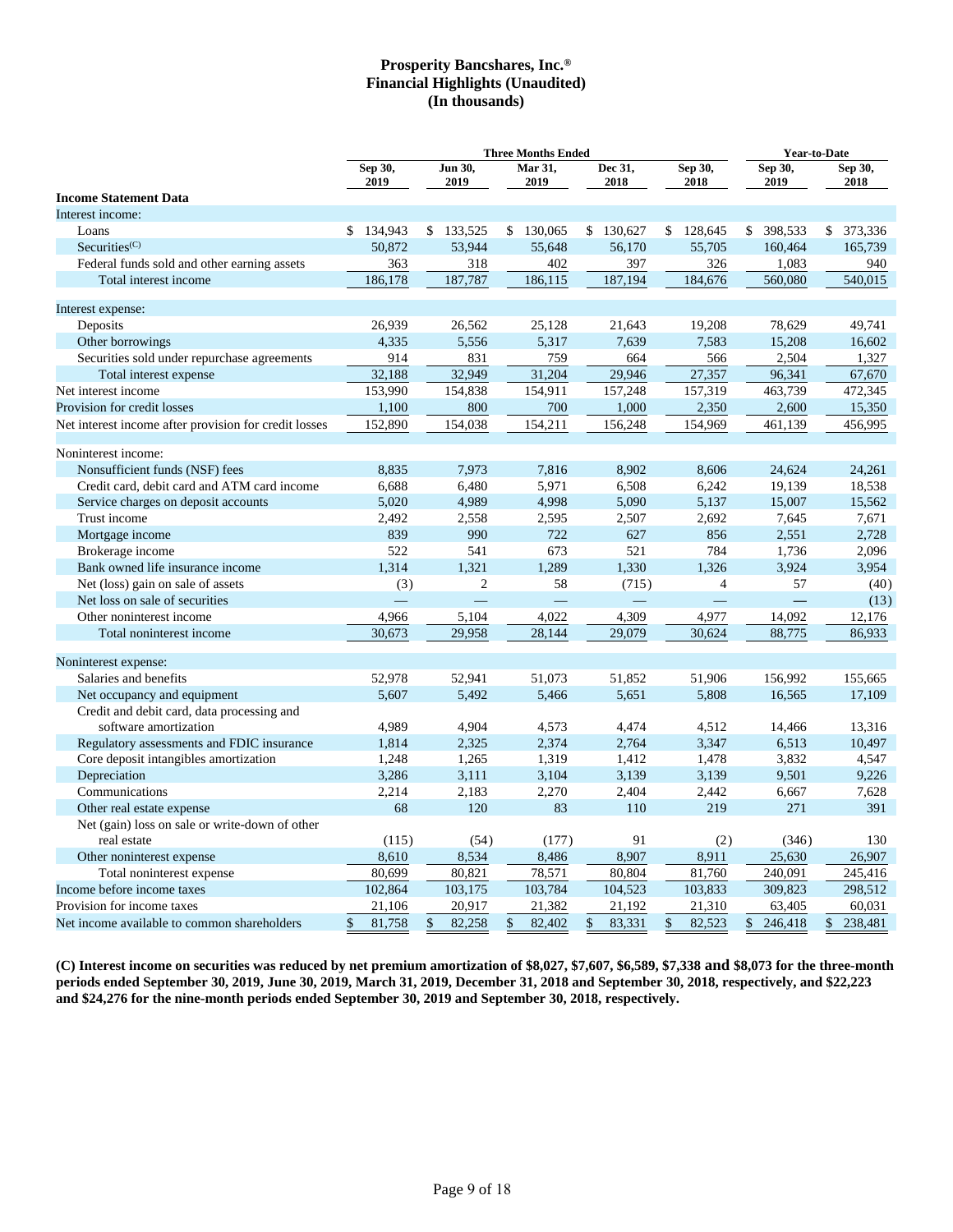### **Prosperity Bancshares, Inc. ® Financial Highlights (Unaudited) (Dollars and share amounts in thousands, except per share data and market prices)**

|                                                                            | <b>Three Months Ended</b> |                 |               |                 |               |                 | <b>Year-to-Date</b> |                 |               |                 |                    |                 |              |                 |
|----------------------------------------------------------------------------|---------------------------|-----------------|---------------|-----------------|---------------|-----------------|---------------------|-----------------|---------------|-----------------|--------------------|-----------------|--------------|-----------------|
|                                                                            |                           | Sep 30,<br>2019 |               | Jun 30,<br>2019 |               | Mar 31,<br>2019 |                     | Dec 31,<br>2018 |               | Sep 30,<br>2018 |                    | Sep 30,<br>2019 |              | Sep 30,<br>2018 |
| <b>Profitability</b>                                                       |                           |                 |               |                 |               |                 |                     |                 |               |                 |                    |                 |              |                 |
| Net income (D) (E)                                                         | \$                        | 81,758          | \$            | 82,258          | \$            | 82,402          | \$                  | 83,331          | \$            | 82,523          |                    | \$246,418       |              | \$238,481       |
| Basic earnings per share                                                   | \$                        | 1.19            | \$            | 1.18            | \$            | 1.18            | \$                  | 1.19            | \$            | 1.18            | \$                 | 3.55            | \$           | 3.42            |
| Diluted earnings per share                                                 | $\mathsf{\$}$             | 1.19            | $\mathcal{S}$ | 1.18            | $\mathsf{\$}$ | 1.18            | $\mathsf{\$}$       | 1.19            | \$            | 1.18            | $\mathsf{\$}$      | 3.55            | \$           | 3.42            |
| Return on average assets (F)                                               |                           | 1.47%           |               | 1.46%           |               | 1.46%           |                     | 1.47%           |               | 1.46%           |                    | 1.47%           |              | 1.41%           |
| Return on average common equity $(F)$                                      |                           | 7.89%           |               | 7.92%           |               | 8.05%           |                     | 8.25%           |               | 8.30%           |                    | 7.95%           |              | 8.11%           |
| Return on average tangible common equity (F)(G)                            |                           | 14.77%          |               | 14.82%          |               | 15.24%          |                     | 15.84%          |               | 16.17%          |                    | 14.94%          |              | 16.03%          |
| Tax equivalent net interest margin (D) (E) (H)                             |                           | 3.16%           |               | 3.16%           |               | 3.20%           |                     | 3.15%           |               | 3.15%           |                    | 3.17%           |              | 3.20%           |
| Efficiency ratio (G)(I)                                                    |                           | 43.70%          |               | 43.74%          |               | 42.94%          |                     | 43.20%          |               | 43.50%          |                    | 43.46%          |              | 43.88%          |
| <b>Liquidity and Capital Ratios</b>                                        |                           |                 |               |                 |               |                 |                     |                 |               |                 |                    |                 |              |                 |
| Equity to assets                                                           |                           | 18.68%          |               | 18.45%          |               | 18.38%          |                     | 17.86%          |               | 17.67%          |                    | 18.68%          |              | 17.67%          |
| Common equity tier 1 capital                                               |                           | 16.68%          |               | 16.59%          |               | 16.76%          |                     | 16.32%          |               | 15.94%          |                    | 16.68%          |              | 15.94%          |
| Tier 1 risk-based capital                                                  |                           | 16.68%          |               | 16.59%          |               | 16.76%          |                     | 16.32%          |               | 15.94%          |                    | 16.68%          |              | 15.94%          |
| Total risk-based capital                                                   |                           | 17.34%          |               | 17.25%          |               | 17.42%          |                     | 16.99%          |               | 16.60%          |                    | 17.34%          |              | 16.60%          |
| Tier 1 leverage capital                                                    |                           | 10.86%          |               | 10.67%          |               | 10.59%          |                     | 10.23%          |               | 9.94%           |                    | 10.86%          |              | 9.94%           |
| Period end tangible equity to period end tangible<br>assets <sup>(G)</sup> |                           | 10.90%          |               | 10.75%          |               | 10.66%          |                     | 10.21%          |               | 9.97%           |                    | 10.90%          |              | 9.97%           |
|                                                                            |                           |                 |               |                 |               |                 |                     |                 |               |                 |                    |                 |              |                 |
| <b>Other Data</b>                                                          |                           |                 |               |                 |               |                 |                     |                 |               |                 |                    |                 |              |                 |
| Weighted-average shares used in computing<br>earnings per common share     |                           |                 |               |                 |               |                 |                     |                 |               |                 |                    |                 |              |                 |
| <b>Basic</b>                                                               |                           | 68,738          |               | 69,806          |               | 69,847          |                     | 69,838          |               | 69,838          |                    | 69,463          |              | 69.815          |
| Diluted                                                                    |                           | 68,738          |               | 69,806          |               | 69,847          |                     | 69,838          |               | 69,838          |                    | 69,463          |              | 69,815          |
| Period end shares outstanding                                              |                           | 68,397          |               | 69,261          |               | 69,846          |                     | 69,847          |               | 69,838          |                    | 68,397          |              | 69,838          |
| Cash dividends paid per common share                                       | \$                        | 0.41            | \$            | 0.41            | \$            | 0.41            | \$                  | 0.41            | \$            | 0.36            | \$                 | 1.23            | \$           | 1.08            |
| Book value per common share                                                | \$                        | 60.34           | $\mathsf{\$}$ | 59.60           | $\mathsf{\$}$ | 58.84           | \$                  | 58.02           | \$            | 57.21           | $\mathbf{\hat{S}}$ | 60.34           | $\mathbb{S}$ | 57.21           |
| Tangible book value per common share (G)                                   | \$                        | 32.12           | \$            | 31.72           | \$            | 31.17           | \$                  | 30.34           | \$            | 29.50           | \$                 | 32.12           | \$           | 29.50           |
| Common Stock Market Price                                                  |                           |                 |               |                 |               |                 |                     |                 |               |                 |                    |                 |              |                 |
| High                                                                       | \$                        | 71.86           | \$            | 74.50           | \$            | 75.36           | \$                  | 72.24           | \$            | 76.25           | \$                 | 75.36           | \$           | 79.20           |
| Low                                                                        | \$                        | 62.17           | \$            | 61.85           | \$            | 61.65           | \$                  | 57.01           | \$            | 67.27           | \$                 | 61.65           | \$           | 67.27           |
| Period end closing price                                                   | \$                        | 70.63           | $\mathsf{\$}$ | 66.05           | \$            | 69.06           | $\mathsf{\$}$       | 62.30           | $\mathsf{\$}$ | 69.35           | \$                 | 70.63           | \$           | 69.35           |
| Employees – FTE                                                            |                           | 3,044           |               | 3,046           |               | 3,065           |                     | 3,036           |               | 3,029           |                    | 3,044           |              | 3,029           |
| Number of banking centers                                                  |                           | 243             |               | 243             |               | 242             |                     | 242             |               | 242             |                    | 243             |              | 242             |

### **(D) Includes purchase accounting adjustments for the periods presented as follows:**

|                             |              |              | <b>Three Months Ended</b> |                          |              |              | <b>Year-to-Date</b> |
|-----------------------------|--------------|--------------|---------------------------|--------------------------|--------------|--------------|---------------------|
|                             | Sep 30, 2019 | Jun 30, 2019 | Mar 31, 2019              | Dec 31, 2018             | Sep 30, 2018 | Sep 30, 2019 | Sep 30, 2018        |
| Loan discount accretion     |              |              |                           |                          |              |              |                     |
| <b>ASC 310-20</b>           | \$1.006      | \$880        | \$1.474                   | \$1.289                  | \$1,287      | \$3.360      | \$4,379             |
| ASC 310-30                  | \$277        | \$347        | \$319                     | \$1.614                  | \$2,170      | \$943        | \$6,627             |
| Securities net amortization | \$157        | \$255        | \$234                     | \$270                    | \$291        | \$646        | \$1,134             |
| Time deposits amortization  |              |              | $\overline{\phantom{a}}$  | $\overline{\phantom{a}}$ |              |              | \$106               |

**(E) Using effective tax rate of 20.5%, 20.3%, 20.6%, 20.3% and 20.5% for the three-month periods ended September 30, 2019, June 30, 2019, March 31, 2019, December 31, 2018 and September 30, 2018, respectively, and 20.5% and 20.1% for the nine-month periods ended September 30, 2019 and September 30, 2018, respectively.**

**(F) Interim periods annualized.**

**(G) Refer to the "Notes to Selected Financial Data" at the end of this Earnings Release for a reconciliation of this non-GAAP financial measure to the nearest GAAP financial measure.**

**(H) Net interest margin for all periods presented is based on average balances on an actual 365 day basis.**

**(I) Calculated by dividing total noninterest expense, excluding credit loss provisions, by net interest income plus noninterest income, excluding net gains and losses on the sale of assets and securities. Additionally, taxes are not part of this calculation.**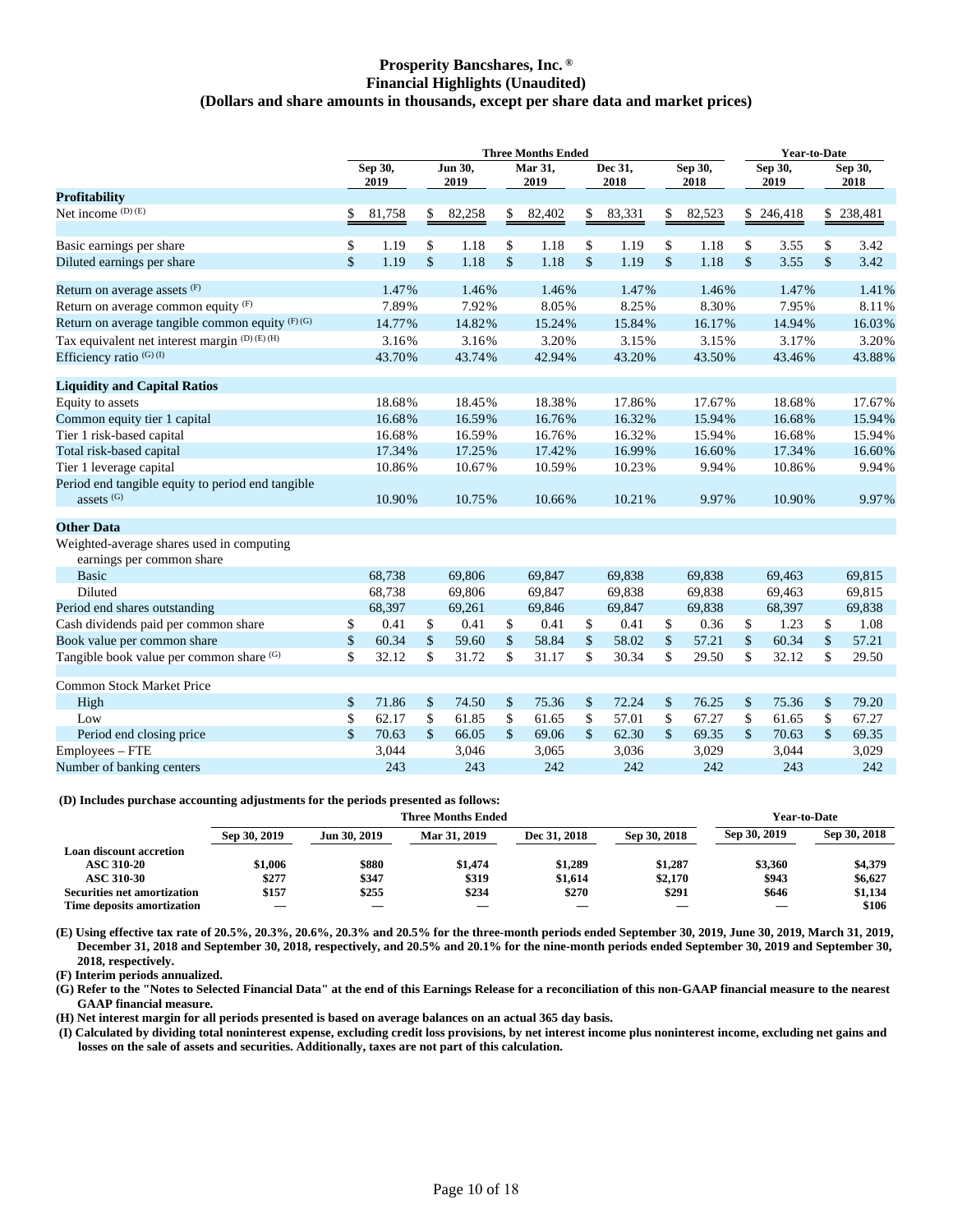| <b>YIELD ANALYSIS</b>                       | <b>Three Months Ended</b> |                                                       |                           |     |                           |                                                       |                           |           |                           |                                                       |                           |              |  |
|---------------------------------------------|---------------------------|-------------------------------------------------------|---------------------------|-----|---------------------------|-------------------------------------------------------|---------------------------|-----------|---------------------------|-------------------------------------------------------|---------------------------|--------------|--|
|                                             |                           | Sep 30, 2019                                          |                           |     |                           | Jun 30, 2019                                          |                           |           |                           | Sep 30, 2018                                          |                           |              |  |
|                                             | Average<br><b>Balance</b> | <b>Interest</b><br>Earned/<br><b>Interest</b><br>Paid | Average<br>Yield/<br>Rate | (J) | Average<br><b>Balance</b> | <b>Interest</b><br>Earned/<br><b>Interest</b><br>Paid | Average<br>Yield/<br>Rate | $($ J $)$ | Average<br><b>Balance</b> | <b>Interest</b><br>Earned/<br><b>Interest</b><br>Paid | Average<br>Yield/<br>Rate | $_{\rm (J)}$ |  |
| <b>Interest-Earning Assets:</b>             |                           |                                                       |                           |     |                           |                                                       |                           |           |                           |                                                       |                           |              |  |
| Loans                                       | \$10,610,349 \$134,943    |                                                       | 5.05%                     |     | \$10,520,425 \$133,525    |                                                       | 5.09%                     |           | \$10,208,171 \$128,645    |                                                       | 5.00%                     |              |  |
| Investment securities                       | 8,758,056                 | 50,872                                                | 2.30%                     | (K) | 9.185.877                 | 53,944                                                | 2.36%                     | (K)       | 9.647.744                 | 55,705                                                | 2.29%                     | (K)          |  |
| Federal funds sold and other earning assets | 74,751                    | 363                                                   | 1.93%                     |     | 64,335                    | 318                                                   | 1.98%                     |           | 67,974                    | 326                                                   | 1.90%                     |              |  |
| Total interest-earning assets               | 19,443,156                | 186,178                                               | 3.80%                     |     | 19,770,637                | 187,787                                               | 3.81%                     |           | 19,923,889                | 184,676                                               | 3.68%                     |              |  |
| Allowance for credit losses                 | (86,996)                  |                                                       |                           |     | (86, 158)                 |                                                       |                           |           | (85, 254)                 |                                                       |                           |              |  |
| Noninterest-earning assets                  | 2,849,936                 |                                                       |                           |     | 2,842,478                 |                                                       |                           |           | 2,820,156                 |                                                       |                           |              |  |
| Total assets                                | \$22,206,096              |                                                       |                           |     | \$22,526,957              |                                                       |                           |           | \$22,658,791              |                                                       |                           |              |  |
| Interest-Bearing Liabilities:               |                           |                                                       |                           |     |                           |                                                       |                           |           |                           |                                                       |                           |              |  |
| Interest-bearing demand deposits            | $$3,575,249$ \;           | 5,602                                                 | 0.62%                     |     | $$3,714,968$ \$           | 5,813                                                 | 0.63%                     |           | $$3,676,452$ \$           | 4,699                                                 | 0.51%                     |              |  |
| Savings and money market deposits           | 5,524,277                 | 12,588                                                | 0.90%                     |     | 5,647,494                 | 12,722                                                | 0.90%                     |           | 5,465,143                 | 9,206                                                 | 0.67%                     |              |  |
| Certificates and other time deposits        | 2,083,803                 | 8,749                                                 | 1.67%                     |     | 2,057,033                 | 8,027                                                 | 1.57%                     |           | 2,055,652                 | 5,303                                                 | 1.02%                     |              |  |
| Other borrowings                            | 749,814                   | 4,335                                                 | 2.29%                     |     | 883,557                   | 5,556                                                 | 2.52%                     |           | 1,447,328                 | 7,583                                                 | 2.08%                     |              |  |
| Securities sold under repurchase agreements | 315,277                   | 914                                                   | 1.15%                     |     | 288,666                   | 831                                                   | 1.15%                     |           | 288,706                   | 566                                                   | 0.78%                     |              |  |
| Total interest-bearing liabilities          | 12,248,420                | 32,188                                                | $1.04\%$ (L)              |     | 12,591,718                | 32,949                                                | 1.05%                     | (L)       | 12,933,281                | 27,357                                                | 0.84%                     | (L)          |  |
| Noninterest-bearing liabilities:            |                           |                                                       |                           |     |                           |                                                       |                           |           |                           |                                                       |                           |              |  |
| Noninterest-bearing demand deposits         | 5,701,419                 |                                                       |                           |     | 5,674,615                 |                                                       |                           |           | 5,646,183                 |                                                       |                           |              |  |
| Other liabilities                           | 111,526                   |                                                       |                           |     | 108,246                   |                                                       |                           |           | 102,092                   |                                                       |                           |              |  |
| <b>Total liabilities</b>                    | 18,061,365                |                                                       |                           |     | 18,374,579                |                                                       |                           |           | 18,681,556                |                                                       |                           |              |  |
| Shareholders' equity                        | 4,144,731                 |                                                       |                           |     | 4,152,378                 |                                                       |                           |           | 3,977,235                 |                                                       |                           |              |  |
| Total liabilities and shareholders' equity  | \$22,206,096              |                                                       |                           |     | \$22,526,957              |                                                       |                           |           | \$22,658,791              |                                                       |                           |              |  |
| Net interest income and margin              |                           | \$153,990                                             | 3.14%                     |     |                           | \$154,838                                             | 3.14%                     |           |                           | \$157,319                                             | 3.13%                     |              |  |
| Non-GAAP to GAAP reconciliation:            |                           |                                                       |                           |     |                           |                                                       |                           |           |                           |                                                       |                           |              |  |
| Tax equivalent adjustment                   |                           | 791                                                   |                           |     |                           | 827                                                   |                           |           |                           | 879                                                   |                           |              |  |
| Net interest income and margin (tax         |                           |                                                       |                           |     |                           |                                                       |                           |           |                           |                                                       |                           |              |  |
| equivalent basis)                           |                           | \$154,781                                             | 3.16%                     |     |                           | \$155,665                                             | 3.16%                     |           |                           | \$158,198                                             | 3.15%                     |              |  |

**(J) Annualized and based on an actual 365 day basis.**

**(K) Yield on securities was impacted by net premium amortization of \$8,027, \$7,607 and \$8,073 for the three-month periods ended September 30, 2019, June 30, 2019 and September 30, 2018, respectively.**

**(L) Total cost of funds, including noninterest bearing deposits, was 0.71%, 0.72% and 0.58% for the three months ended September 30, 2019, June 30 and September 30, 2018, respectively.**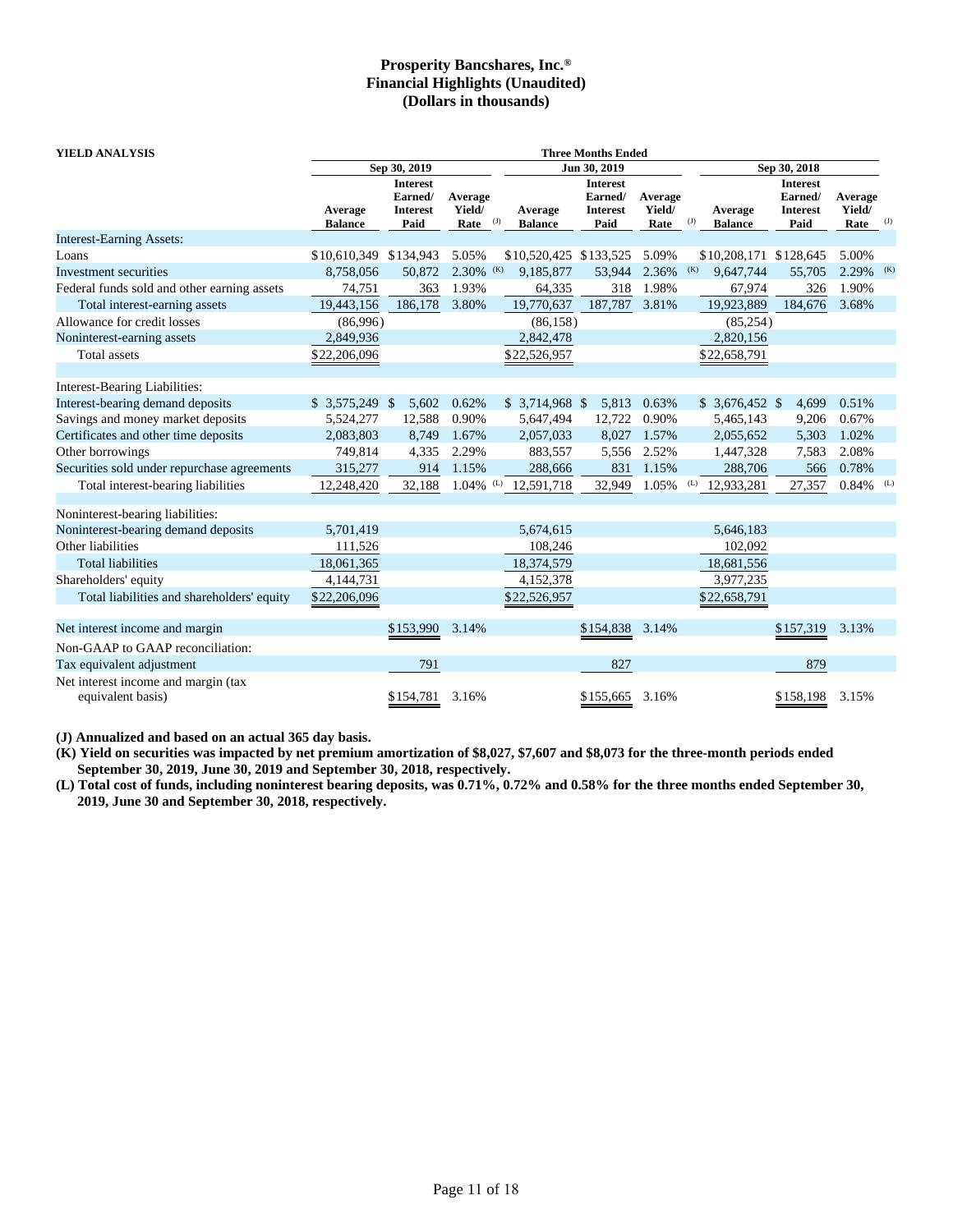| <b>YIELD ANALYSIS</b>                                 | <b>Year-to-Date</b>       |              |                                                       |                           |     |                           |              |                                                       |                           |     |
|-------------------------------------------------------|---------------------------|--------------|-------------------------------------------------------|---------------------------|-----|---------------------------|--------------|-------------------------------------------------------|---------------------------|-----|
|                                                       |                           |              | Sep 30, 2019                                          |                           |     |                           |              | Sep 30, 2018                                          |                           |     |
|                                                       | Average<br><b>Balance</b> |              | <b>Interest</b><br>Earned/<br><b>Interest</b><br>Paid | Average<br>Yield/<br>Rate | (M) | Average<br><b>Balance</b> |              | <b>Interest</b><br>Earned/<br><b>Interest</b><br>Paid | Average<br>Yield/<br>Rate | (M) |
| <b>Interest-Earning Assets:</b>                       |                           |              |                                                       |                           |     |                           |              |                                                       |                           |     |
| Loans                                                 | \$10,508,469              | \$           | 398,533                                               | 5.07%                     |     | \$10,081,649              | \$           | 373,336                                               | 4.95%                     |     |
| Investment securities                                 | 9,079,314                 |              | 160,464                                               | 2.36%                     | (N) | 9,720,089                 |              | 165,739                                               | 2.28%                     | (N) |
| Federal funds sold and other earning assets           | 70,320                    |              | 1,083                                                 | 2.06%                     |     | 76,516                    |              | 940                                                   | 1.64%                     |     |
| Total interest-earning assets                         | 19,658,103                |              | 560,080                                               | 3.81%                     |     | 19,878,254                |              | 540,015                                               | 3.63%                     |     |
| Allowance for credit losses                           | (86, 556)                 |              |                                                       |                           |     | (83, 853)                 |              |                                                       |                           |     |
| Noninterest-earning assets                            | 2,852,098                 |              |                                                       |                           |     | 2,817,700                 |              |                                                       |                           |     |
| Total assets                                          | \$22,423,645              |              |                                                       |                           |     | \$22,612,101              |              |                                                       |                           |     |
|                                                       |                           |              |                                                       |                           |     |                           |              |                                                       |                           |     |
| Interest-Bearing Liabilities:                         |                           |              |                                                       |                           |     |                           |              |                                                       |                           |     |
| Interest-bearing demand deposits                      | \$ 3,810,765              | $\mathbb{S}$ | 18,227                                                | 0.64%                     |     | \$4,010,724               | $\mathbb{S}$ | 14,745                                                | 0.49%                     |     |
| Savings and money market deposits                     | 5,548,375                 |              | 36,494                                                | 0.88%                     |     | 5,428,577                 |              | 21,157                                                | 0.52%                     |     |
| Certificates and other time deposits                  | 2,067,940                 |              | 23,908                                                | 1.55%                     |     | 2,105,807                 |              | 13,839                                                | 0.88%                     |     |
| Other borrowings                                      | 825,733                   |              | 15,208                                                | 2.46%                     |     | 1,152,909                 |              | 16,602                                                | 1.93%                     |     |
| Securities sold under repurchase agreements           | 292,347                   |              | 2,504                                                 | 1.15%                     |     | 305,297                   |              | 1,327                                                 | 0.58%                     |     |
| Total interest-bearing liabilities                    | 12,545,160                |              | 96,341                                                | 1.03%                     | (0) | 13,003,314                |              | 67,670                                                | 0.70%                     | (O) |
|                                                       |                           |              |                                                       |                           |     |                           |              |                                                       |                           |     |
| Noninterest-bearing liabilities:                      |                           |              |                                                       |                           |     |                           |              |                                                       |                           |     |
| Noninterest-bearing demand deposits                   | 5,645,145                 |              |                                                       |                           |     | 5,601,370                 |              |                                                       |                           |     |
| Other liabilities                                     | 102,299                   |              |                                                       |                           |     | 86,301                    |              |                                                       |                           |     |
| <b>Total liabilities</b>                              | 18,292,604                |              |                                                       |                           |     | 18,690,985                |              |                                                       |                           |     |
| Shareholders' equity                                  | 4,131,041                 |              |                                                       |                           |     | 3,921,116                 |              |                                                       |                           |     |
| Total liabilities and shareholders' equity            | \$22,423,645              |              |                                                       |                           |     | \$22,612,101              |              |                                                       |                           |     |
|                                                       |                           |              |                                                       |                           |     |                           |              |                                                       |                           |     |
| Net interest income and margin                        |                           | \$           | 463,739                                               | 3.15%                     |     |                           | \$           | 472,345                                               | 3.18%                     |     |
| Non-GAAP to GAAP reconciliation:                      |                           |              |                                                       |                           |     |                           |              |                                                       |                           |     |
| Tax equivalent adjustment                             |                           |              | 2,481                                                 |                           |     |                           |              | 2,723                                                 |                           |     |
| Net interest income and margin (tax equivalent basis) |                           | \$           | 466,220                                               | 3.17%                     |     |                           | \$           | 475,068                                               | 3.20%                     |     |

**(M) Annualized and based on an actual 365 day basis.**

**(N) Yield on securities was impacted by net premium amortization of \$22,223 and \$24,276 for the nine-month periods ended September 30, 2019 and 2018, respectively.**

**(O) Total cost of funds, including noninterest bearing deposits, was 0.71% and 0.49% for the nine-month periods ended September 30, 2019 and 2018, respectively.**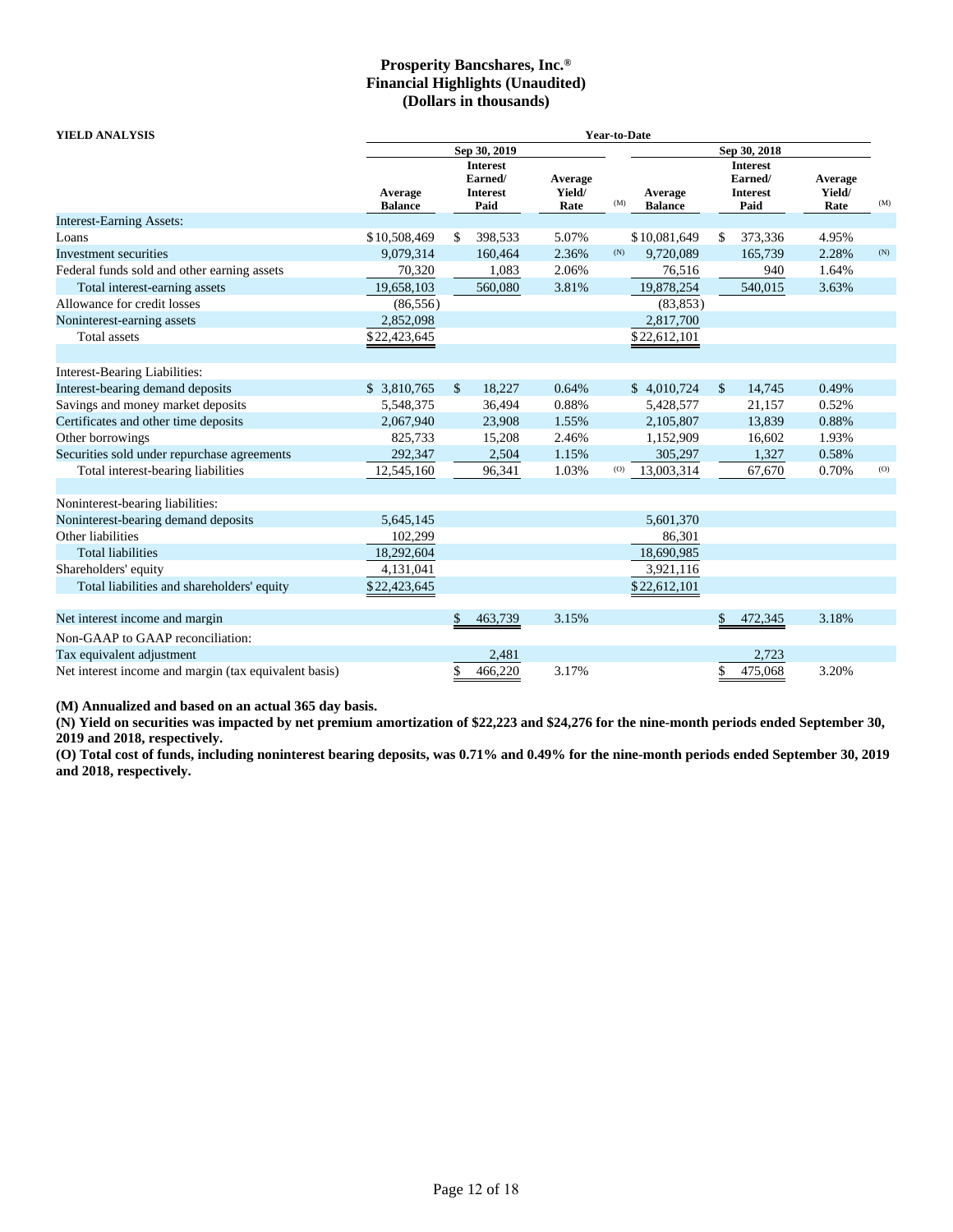|                                             | <b>Three Months Ended</b> |              |              |              |              |  |  |  |  |  |
|---------------------------------------------|---------------------------|--------------|--------------|--------------|--------------|--|--|--|--|--|
|                                             | Sep 30, 2019              | Jun 30, 2019 | Mar 31, 2019 | Dec 31, 2018 | Sep 30, 2018 |  |  |  |  |  |
| <b>YIELD TREND (P)</b>                      |                           |              |              |              |              |  |  |  |  |  |
| <b>Interest-Earning Assets:</b>             |                           |              |              |              |              |  |  |  |  |  |
| Loans                                       | 5.05%                     | 5.09%        | 5.08%        | 5.02%        | 5.00%        |  |  |  |  |  |
| Investment securities (Q)                   | 2.30%                     | 2.36%        | 2.43%        | 2.35%        | 2.29%        |  |  |  |  |  |
| Federal funds sold and other earning assets | 1.93%                     | 1.98%        | 2.27%        | 1.57%        | 1.90%        |  |  |  |  |  |
| Total interest-earning assets               | 3.80%                     | 3.81%        | 3.82%        | 3.73%        | 3.68%        |  |  |  |  |  |
| <b>Interest-Bearing Liabilities:</b>        |                           |              |              |              |              |  |  |  |  |  |
| Interest-bearing demand deposits            | 0.62%                     | $0.63\%$     | 0.67%        | $0.57\%$     | 0.51%        |  |  |  |  |  |
| Savings and money market deposits           | 0.90%                     | 0.90%        | 0.83%        | 0.73%        | $0.67\%$     |  |  |  |  |  |
| Certificates and other time deposits        | 1.67%                     | 1.57%        | 1.40%        | 1.23%        | 1.02%        |  |  |  |  |  |
| Other borrowings                            | 2.29%                     | 2.52%        | 2.55%        | 2.34%        | 2.08%        |  |  |  |  |  |
| Securities sold under repurchase agreements | 1.15%                     | 1.15%        | 1.13%        | 0.92%        | 0.78%        |  |  |  |  |  |
| Total interest-bearing liabilities          | 1.04%                     | 1.05%        | 0.99%        | 0.93%        | $0.84\%$     |  |  |  |  |  |
| Net Interest Margin                         | 3.14%                     | 3.14%        | 3.18%        | 3.13%        | 3.13%        |  |  |  |  |  |
| Net Interest Margin (tax equivalent)        | 3.16%                     | 3.16%        | 3.20%        | 3.15%        | 3.15%        |  |  |  |  |  |

**(P) Annualized and based on average balances on an actual 365 day basis.**

**(Q) Yield on securities was impacted by net premium amortization of \$8,027, \$7,607, \$6,589, \$7,338 and \$8,073 for the three-month periods ended September 30, 2019, June 30, 2019, March 31, 2019, December 31, 2018 and September 30, 2018, respectively.**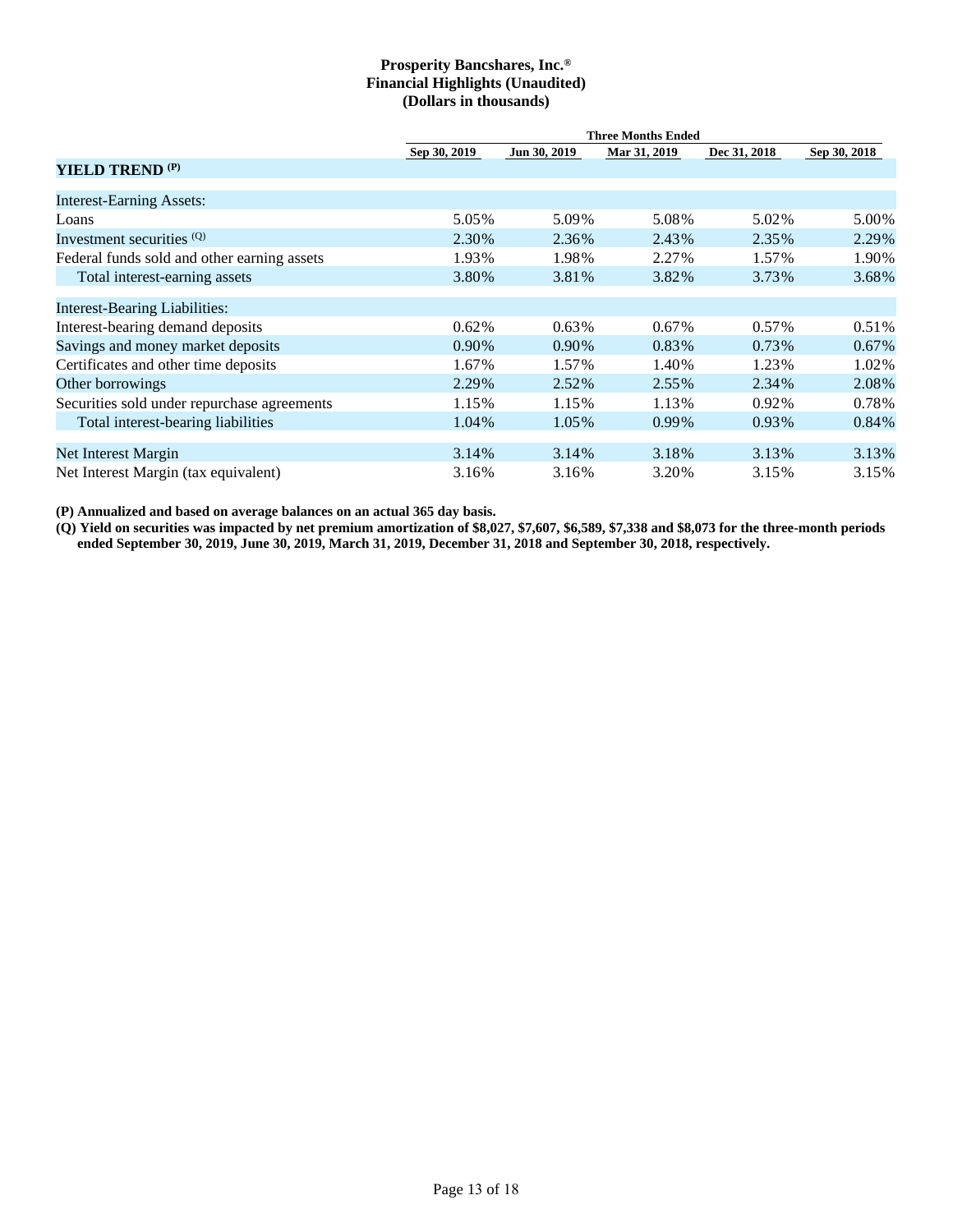|                                             | <b>Three Months Ended</b> |              |              |              |                  |  |  |
|---------------------------------------------|---------------------------|--------------|--------------|--------------|------------------|--|--|
|                                             | Sep 30, 2019              | Jun 30, 2019 | Mar 31, 2019 | Dec 31, 2018 | Sep 30, 2018     |  |  |
| <b>Balance Sheet Averages</b>               |                           |              |              |              |                  |  |  |
| Loans                                       | \$10,610,349              | \$10,520,425 | \$10,392,235 | \$10,319,596 | \$10,208,171     |  |  |
| Investment securities                       | 8,758,056                 | 9,185,877    | 9,299,963    | 9,499,166    | 9,647,744        |  |  |
| Federal funds sold and other earning assets | 74,751                    | 64,335       | 71,842       | 100,339      | 67,974           |  |  |
| Total interest-earning assets               | 19,443,156                | 19,770,637   | 19,764,040   | 19,919,101   | 19,923,889       |  |  |
| Allowance for credit losses                 | (86,996)                  | (86, 158)    | (86,507)     | (86, 464)    | (85, 254)        |  |  |
| Cash and due from banks                     | 230,986                   | 227,653      | 266,316      | 252,481      | 232,643          |  |  |
| Goodwill                                    | 1,900,845                 | 1,900,845    | 1,900,845    | 1,900,845    | 1,900,845        |  |  |
| Core deposit intangibles, net               | 29,682                    | 30,933       | 32,243       | 33,580       | 35,041           |  |  |
| Other real estate                           | 997                       | 2,053        | 2,100        | 1,325        | 9,193            |  |  |
| Fixed assets, net                           | 263,495                   | 260,054      | 257,811      | 257,726      | 256,458          |  |  |
| Other assets                                | 423,931                   | 420,940      | 404,724      | 415,412      | 385,976          |  |  |
| Total assets                                | \$22,206,096              | \$22,526,957 | \$22,541,572 | \$22,694,006 | \$22,658,791     |  |  |
|                                             |                           |              |              |              |                  |  |  |
| Noninterest-bearing deposits                | \$5,701,419               | \$5,674,615  | \$5,557,821  | \$5,785,882  | 5,646,183<br>\$. |  |  |
| Interest-bearing demand deposits            | 3,575,249                 | 3,714,968    | 4,148,377    | 3,720,133    | 3,676,452        |  |  |
| Savings and money market deposits           | 5,524,277                 | 5,647,494    | 5,472,789    | 5,382,699    | 5,465,143        |  |  |
| Certificates and other time deposits        | 2,083,803                 | 2,057,033    | 2,062,753    | 2,087,871    | 2,055,652        |  |  |
| Total deposits                              | 16,884,748                | 17,094,110   | 17,241,740   | 16,976,585   | 16,843,430       |  |  |
| Other borrowings                            | 749,814                   | 883,557      | 844,873      | 1,297,917    | 1,447,328        |  |  |
| Securities sold under repurchase agreements | 315,277                   | 288,666      | 272,630      | 285,984      | 288,706          |  |  |
| Other liabilities                           | 111,526                   | 108,246      | 86,868       | 95,124       | 102,092          |  |  |
| Shareholders' equity                        | 4, 144, 731               | 4,152,378    | 4,095,461    | 4,038,396    | 3,977,235        |  |  |
| Total liabilities and equity                | \$22,206,096              | \$22,526,957 | \$22,541,572 | \$22,694,006 | \$22,658,791     |  |  |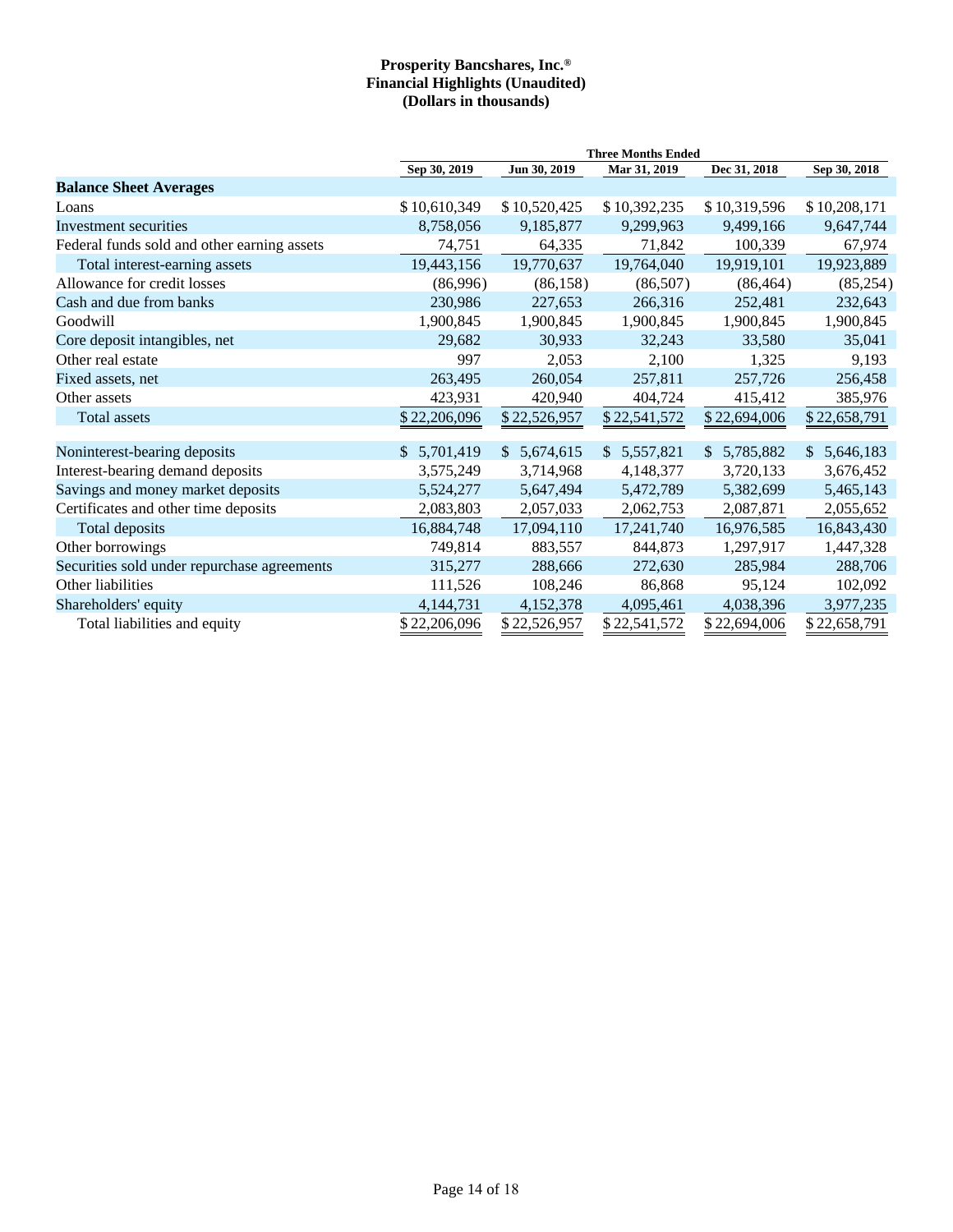|                                                               | Sep 30, 2019 |          | Jun 30, 2019      |       | Mar 31, 2019       |          | Dec 31, 2018       |          | Sep 30, 2018      |       |  |
|---------------------------------------------------------------|--------------|----------|-------------------|-------|--------------------|----------|--------------------|----------|-------------------|-------|--|
| <b>Period End Balances</b>                                    |              |          |                   |       |                    |          |                    |          |                   |       |  |
| <b>Loan Portfolio</b>                                         |              |          |                   |       |                    |          |                    |          |                   |       |  |
| Commercial and industrial                                     | \$1,120,913  |          | 10.5% \$1,158,657 |       | 10.9% \$1,117,753  |          | 10.7% \$ 1,111,089 |          | 10.7% \$1,159,735 | 11.3% |  |
| Construction, land development and                            |              |          |                   |       |                    |          |                    |          |                   |       |  |
| other land loans                                              | 1,764,648    | 16.5%    | 1,739,308         | 16.4% | 1,709,283          | 16.4%    | 1,622,289          | 15.7%    | 1,560,142         | 15.2% |  |
| 1-4 family residential                                        | 2,472,907    | 23.2%    | 2,456,506         | 23.2% | 2,444,434          | 23.5%    | 2,438,949          | 23.5%    | 2,440,157         | 23.7% |  |
| Home equity                                                   | 250,775      | 2.3%     | 256,772           | 2.4%  | 262,276            | 2.5%     | 267,960            | 2.6%     | 273,608           | 2.7%  |  |
| Commercial real estate (includes<br>multi-family residential) | 3,652,176    | 34.3%    | 3,551,668         | 33.6% | 3,496,688          | 33.6%    | 3,538,557          | 34.1%    | 3,507,223         | 34.1% |  |
| Agriculture (includes farmland)                               | 729,585      | 6.8%     | 736,470           | 7.0%  | 708,348            | 6.8%     | 729,501            | 7.0%     | 705,750           | 6.8%  |  |
| Consumer and other                                            | 342,839      | 3.2%     | 321,023           | 3.0%  | 294,405            | 2.8%     | 289,486            | 2.8%     | 281,112           | 2.7%  |  |
| Energy                                                        | 339,502      | 3.2%     | 366,971           | 3.5%  | 380,835            | 3.7%     | 372,482            | 3.6%     | 365,119           | 3.5%  |  |
| Total loans                                                   | \$10,673,345 |          | \$10,587,375      |       | \$10,414,022       |          | \$10,370,313       |          | \$10,292,846      |       |  |
| <b>Deposit Types</b>                                          |              |          |                   |       |                    |          |                    |          |                   |       |  |
| Noninterest-bearing DDA                                       | \$5,784,002  | 34.2% \$ | 5,691,236         |       | 33.7% \$ 5,673,707 | 33.0% \$ | 5,666,115          | 32.8% \$ | 5,700,242         | 34.1% |  |
| <b>Interest-bearing DDA</b>                                   | 3,564,419    | 21.0%    | 3,530,581         | 20.9% | 3,875,109          | 22.5%    | 4,124,412          | 23.9%    | 3,551,456         | 21.2% |  |
| Money market                                                  | 3,457,728    | 20.4%    | 3,438,164         | 20.3% | 3,302,445          | 19.2%    | 3,115,531          | 18.1%    | 3,100,310         | 18.5% |  |
| <b>Savings</b>                                                | 2,027,621    | 12.0%    | 2,158,159         | 12.8% | 2,293,134          | 13.3%    | 2,271,170          | 13.2%    | 2,291,952         | 13.7% |  |
| Certificates and other time deposits                          | 2,096,150    | 12.4%    | 2,069,489         | 12.3% | 2,053,375          | 12.0%    | 2,079,330          | 12.0%    | 2,089,804         | 12.5% |  |
| Total deposits                                                | \$16,929,920 |          | \$16,887,629      |       | \$17,197,770       |          | \$17,256,558       |          | \$16,733,764      |       |  |
| Loan to Deposit Ratio                                         | 63.0%        |          | 62.7%             |       | 60.6%              |          | 60.1%              |          | 61.5%             |       |  |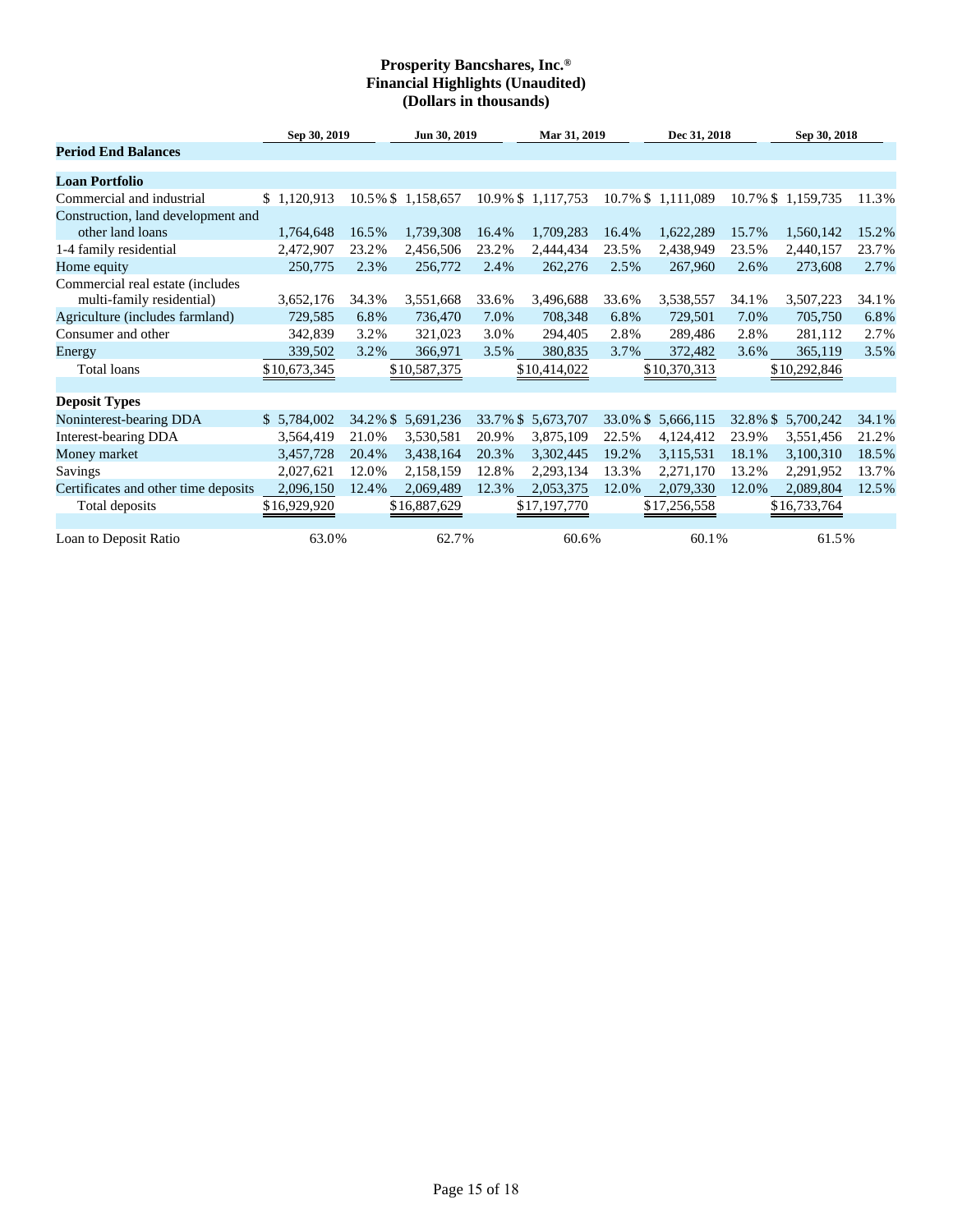| <b>Construction Loans</b>              |                  |      |                  |      |                  |      |                  |      |               |      |
|----------------------------------------|------------------|------|------------------|------|------------------|------|------------------|------|---------------|------|
|                                        | Sep 30, 2019     |      | Jun 30, 2019     |      | Mar 31, 2019     |      | Dec 31, 2018     |      | Sep 30, 2018  |      |
|                                        |                  |      |                  |      |                  |      |                  |      |               |      |
| Single family residential construction | 462.714 26.2% \$ |      | 446,868 25.7% \$ |      | 454,041 26.5% \$ |      | 441,487 27.2% \$ |      | 422,738 27.1% |      |
| Land development                       | 80.711           | 4.6% | 87,825           | 5.0% | 84,562           | 4.9% | 89.226           | 5.5% | 89.357        | 5.7% |
| Raw land                               | 171,609          | 9.7% | 168.531          | 9.7% | 156.674          | 9.2% | 152.516          | 9.4% | 137,400       | 8.8% |
| Residential lots                       | 123.265          | 7.0% | 121.586          | 7.0% | 119.301          | 7.0% | 124,429          | 7.6% | 122,366       | 7.8% |
| Commercial lots                        | 102.084          | 5.8% | 105.633          | 6.1% | 92.683           | 5.4% | 92.234           | 5.7% | 95.982        | 6.1% |
| Commercial construction and other      | 825,001 46.7%    |      | 809.680 46.5%    |      | 802.996 47.0%    |      | 723,740 44.6%    |      | 693.917 44.5% |      |
| Net unaccreted discount                | (736)            |      | (815)            |      | (974)            |      | (1,343)          |      | (1,618)       |      |
| Total construction loans               | \$1,764,648      |      | \$1,739,308      |      | \$1,709,283      |      | \$1,622,289      |      | \$1,560,142   |      |

### **Non-Owner Occupied Commercial Real Estate Loans by Metropolitan Statistical Area (MSA) as of September 30, 2019**

|                                     | <b>Houston</b> | <b>Dallas</b> | <b>Austin</b> | OK City     | Tulsa  | Other $(R)$ | <b>Total</b>       |
|-------------------------------------|----------------|---------------|---------------|-------------|--------|-------------|--------------------|
| <b>Collateral Type</b>              |                |               |               |             |        |             |                    |
| Shopping center/retail              | \$261,581      | 63,644<br>\$. | 24,892        | 14,627<br>S | 31,282 | \$141,383   | 537,409<br>\$.     |
| Commercial and industrial buildings | 122,025        | 33,309        | 13,649        | 10,703      | 20,765 | 78,210      | 278,661            |
| Office buildings                    | 79,109         | 117.264       | 62,387        | 43,436      | 6,416  | 73,076      | 381,688            |
| Medical buildings                   | 31.474         | 3.906         | 12,995        | 22,664      | 26,402 | 49.687      | 147,128            |
| <b>Apartment buildings</b>          | 50,346         | 13,781        | 16,319        | 11,125      | 8,920  | 126,836     | 227,327            |
| Hotel                               | 50.726         | 83,816        | 23.287        | 30,905      |        | 129,757     | 318,491            |
| Other                               | 49,895         | 14,731        | 16,608        | 10,781      | 4,667  | 84,401      | 181,083            |
| Total                               | \$645,156      | \$ 330,451    | \$170,137     | \$144,241   | 98,452 | \$683,350   | (S)<br>\$2,071,787 |
|                                     |                |               |               |             |        |             |                    |

### **Acquired Loans**

|                                                     |                                                 | <b>Acquired Loans Accounted for</b><br><b>Under ASC 310-20</b> |                                         |                                                 | <b>Acquired Loans Accounted for</b><br><b>Under ASC 310-30</b> |                                         | <b>Total Loans Accounted for</b><br>Under ASC 310-20 and 310-30 |                                                |                                          |  |
|-----------------------------------------------------|-------------------------------------------------|----------------------------------------------------------------|-----------------------------------------|-------------------------------------------------|----------------------------------------------------------------|-----------------------------------------|-----------------------------------------------------------------|------------------------------------------------|------------------------------------------|--|
|                                                     | <b>Balance at</b><br><b>Acquisition</b><br>Date | <b>Balance</b><br>at<br><b>Jun 30.</b><br>2019                 | <b>Balance</b><br>at<br>Sep 30,<br>2019 | <b>Balance at</b><br><b>Acquisition</b><br>Date | <b>Balance</b><br>at<br><b>Jun 30.</b><br>2019                 | <b>Balance</b><br>at<br>Sep 30,<br>2019 | <b>Balance at</b><br><b>Acquisition</b><br>Date                 | <b>Balance</b><br>at<br><b>Jun 30,</b><br>2019 | <b>Balance</b><br>-at<br>Sep 30,<br>2019 |  |
| <b>Loan marks:</b>                                  |                                                 |                                                                |                                         |                                                 |                                                                |                                         |                                                                 |                                                |                                          |  |
| Acquired banks <sup>(T)</sup>                       | 229,080                                         | \$12,479                                                       | \$11.473                                | 142.128                                         | 2.165                                                          | 1.888                                   | 371.208<br>S                                                    | \$<br>14.644                                   | 13,361<br>\$                             |  |
| <b>Acquired portfolio loan balances:</b>            |                                                 |                                                                |                                         |                                                 |                                                                |                                         |                                                                 |                                                |                                          |  |
| Acquired banks <sup>(T)</sup>                       | 5.690.998                                       | 467.645                                                        | 431,319                                 | 275,221                                         | 10.110                                                         | 9,630                                   | 5.966.219                                                       | (U)<br>477.755                                 | 440,949                                  |  |
| Acquired portfolio loan balances less loan<br>marks | \$5,461,918                                     | \$455,166                                                      | \$419,846                               | 133,093                                         | 7.945                                                          | 7,742<br>N.                             | \$5,595,011                                                     | \$463,111                                      | \$427,588                                |  |

**(R) Includes other MSA and non-MSA regions.**

**(S) Represents a portion of total commercial real estate loans of \$3.652 billion as of September 30, 2019.**

**(T) Includes Bank of Texas, Bank Arlington, American State Bank, Community National Bank, First Federal Bank Texas, Coppermark Bank, First Victoria National Bank, The F&M Bank & Trust Company and Tradition Bank.**

**(U) Actual principal balances acquired.**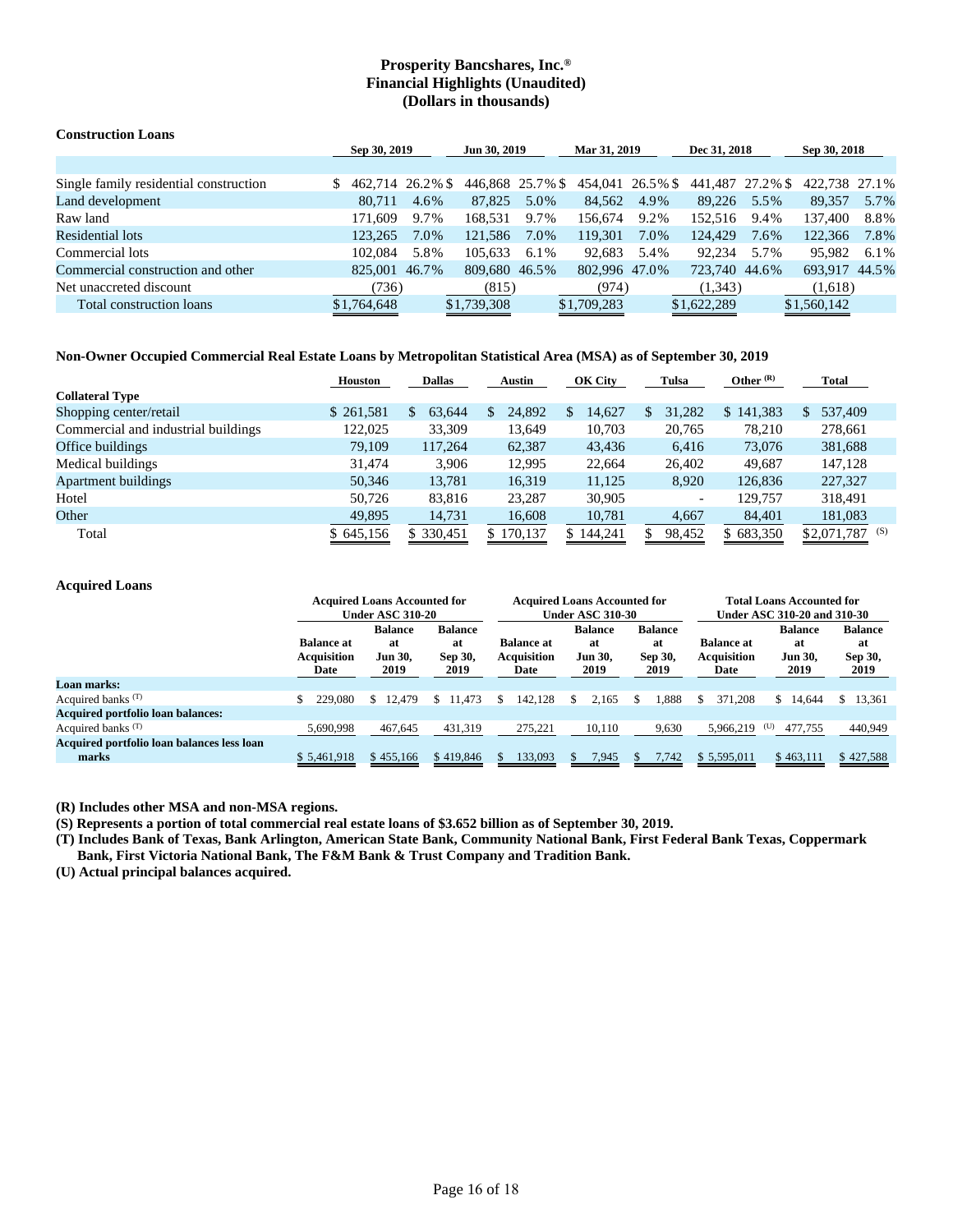|                                                                                                                                    |                 | <b>Three Months Ended</b> |                 |                          |                 |         |                 |        |                 |        |                 | <b>Year-to-Date</b> |                 |        |  |
|------------------------------------------------------------------------------------------------------------------------------------|-----------------|---------------------------|-----------------|--------------------------|-----------------|---------|-----------------|--------|-----------------|--------|-----------------|---------------------|-----------------|--------|--|
|                                                                                                                                    | Sep 30,<br>2019 |                           | Jun 30,<br>2019 |                          | Mar 31,<br>2019 |         | Dec 31,<br>2018 |        | Sep 30,<br>2018 |        | Sep 30,<br>2019 |                     | Sep 30,<br>2018 |        |  |
| <b>Asset Quality</b>                                                                                                               |                 |                           |                 |                          |                 |         |                 |        |                 |        |                 |                     |                 |        |  |
| Nonaccrual loans                                                                                                                   | \$              | 49,973                    | \$              | 37,289                   | \$              | 37,491  | \$              | 13,147 | \$              | 13,399 | \$              | 49,973              | \$              | 13,399 |  |
| Accruing loans 90 or more days past due                                                                                            |                 | 341                       |                 | 1,594                    |                 | 647     |                 | 4,004  |                 | 2,379  |                 | 341                 |                 | 2,379  |  |
| Total nonperforming loans                                                                                                          |                 | 50,314                    |                 | 38,883                   |                 | 38,138  |                 | 17,151 |                 | 15,778 |                 | 50,314              |                 | 15,778 |  |
| Repossessed assets                                                                                                                 |                 | 28                        |                 | 670                      |                 | 649     |                 |        |                 | 110    |                 | 28                  |                 | 110    |  |
| Other real estate                                                                                                                  |                 | 815                       |                 | 2,005                    |                 | 2,096   |                 | 1,805  |                 | 889    |                 | 815                 |                 | 889    |  |
| Total nonperforming assets                                                                                                         | \$              | 51,157                    | $\mathbb{S}$    | 41,558                   |                 | 40,883  | \$              | 18,956 | \$              | 16,777 | \$              | 51,157              | \$              | 16,777 |  |
| Nonperforming assets:                                                                                                              |                 |                           |                 |                          |                 |         |                 |        |                 |        |                 |                     |                 |        |  |
| Commercial and industrial (includes energy)                                                                                        | \$              | 15,974                    | S               | 17,592                   | \$              | 17,119  | \$              | 4,435  | \$              | 6,620  | \$              | 15,974              | \$              | 6,620  |  |
| Construction, land development and other land                                                                                      |                 |                           |                 |                          |                 |         |                 |        |                 |        |                 |                     |                 |        |  |
| loans                                                                                                                              |                 | 874                       |                 | 2,296                    |                 | 1,488   |                 | 3,100  |                 | 2,046  |                 | 874                 |                 | 2,046  |  |
| 1-4 family residential (includes home equity)                                                                                      |                 | 19,600                    |                 | 16,641                   |                 | 17,508  |                 | 8,135  |                 | 4,527  |                 | 19,600              |                 | 4,527  |  |
| Commercial real estate (includes multi-family                                                                                      |                 |                           |                 |                          |                 |         |                 |        |                 |        |                 |                     |                 |        |  |
| residential)                                                                                                                       |                 | 14,384                    |                 | 4,352                    |                 | 4,166   |                 | 2,982  |                 | 3,254  |                 | 14,384              |                 | 3,254  |  |
| Agriculture (includes farmland)                                                                                                    |                 | 285                       |                 | 616                      |                 | 542     |                 | 256    |                 | 262    |                 | 285                 |                 | 262    |  |
| Consumer and other                                                                                                                 |                 | 40                        |                 | 61                       |                 | 60      |                 | 48     |                 | 68     |                 | 40                  |                 | 68     |  |
| Total                                                                                                                              | \$              | 51,157                    | \$              | 41,558                   | \$              | 40,883  | \$              | 18,956 | \$              | 16,777 | \$              | 51,157              | \$              | 16,777 |  |
| Number of loans/properties                                                                                                         |                 | 89                        |                 | 92                       |                 | 84      |                 | 83     |                 | 83     |                 | 89                  |                 | 83     |  |
| Allowance for credit losses at end of period                                                                                       | \$              | 87,061                    | \$              | 87,006                   | \$              | 86,091  | \$              | 86,440 | \$              | 85,996 | \$              | 87,061              | \$              | 85,996 |  |
| Net charge-offs (Recoveries):                                                                                                      |                 |                           |                 |                          |                 |         |                 |        |                 |        |                 |                     |                 |        |  |
| Commercial and industrial (includes energy)                                                                                        | $\mathsf{\$}$   | (83)                      | $\mathcal{S}$   | (828)                    | $\mathsf{\$}$   | 1,719   | \$              | (685)  | \$              | 657    | $\mathsf{\$}$   | 808                 | \$              | 9,720  |  |
| Construction, land development and other land<br>loans                                                                             |                 | (6)                       |                 | 7                        |                 |         |                 | 97     |                 | (1)    |                 | 1                   |                 | 121    |  |
| 1-4 family residential (includes home equity)                                                                                      |                 | (9)                       |                 | 11                       |                 | (3)     |                 | 42     |                 | 11     |                 | (1)                 |                 | 382    |  |
| Commercial real estate (includes multi-family                                                                                      |                 |                           |                 |                          |                 |         |                 |        |                 |        |                 |                     |                 |        |  |
| residential)                                                                                                                       |                 | (1)                       |                 | (1)                      |                 | (1)     |                 | 34     |                 | (10)   |                 | (3)                 |                 | 1,478  |  |
| Agriculture (includes farmland)                                                                                                    |                 | 278                       |                 | 46                       |                 | (1,278) |                 | (54)   |                 | (113)  |                 | (954)               |                 | (219)  |  |
| Consumer and other                                                                                                                 |                 | 867                       |                 | 650                      |                 | 612     |                 | 1,122  |                 | 774    |                 | 2,129               |                 | 1,913  |  |
| Total                                                                                                                              | \$              | 1,046                     | \$              | (115)                    |                 | 1,049   | \$              | 556    | \$              | 1,318  | \$              | 1,980               | \$              | 13,395 |  |
| <b>Asset Quality Ratios</b>                                                                                                        |                 |                           |                 |                          |                 |         |                 |        |                 |        |                 |                     |                 |        |  |
| Nonperforming assets to average interest-earning                                                                                   |                 |                           |                 |                          |                 |         |                 |        |                 |        |                 |                     |                 |        |  |
| assets                                                                                                                             |                 | 0.26%                     |                 | 0.21%                    |                 | 0.21%   |                 | 0.10%  |                 | 0.08%  |                 | 0.26%               |                 | 0.08%  |  |
| Nonperforming assets to loans and other real estate                                                                                |                 | 0.48%                     |                 | 0.39%                    |                 | 0.39%   |                 | 0.18%  |                 | 0.16%  |                 | 0.48%               |                 | 0.16%  |  |
| Net charge-offs to average loans (annualized)                                                                                      |                 | 0.04%                     |                 | $\overline{\phantom{0}}$ |                 | 0.04%   |                 | 0.02%  |                 | 0.05%  |                 | 0.03%               |                 | 0.18%  |  |
| Allowance for credit losses to total loans                                                                                         |                 | 0.82%                     |                 | 0.82%                    |                 | 0.83%   |                 | 0.83%  |                 | 0.84%  |                 | 0.82%               |                 | 0.84%  |  |
| Allowance for credit losses to total loans (excluding<br>acquired loans accounted for under ASC Topics<br>310-20 and 310-30) $(G)$ |                 | 0.85%                     |                 | 0.86%                    |                 | 0.87%   |                 | 0.88%  |                 | 0.88%  |                 | 0.85%               |                 | 0.88%  |  |